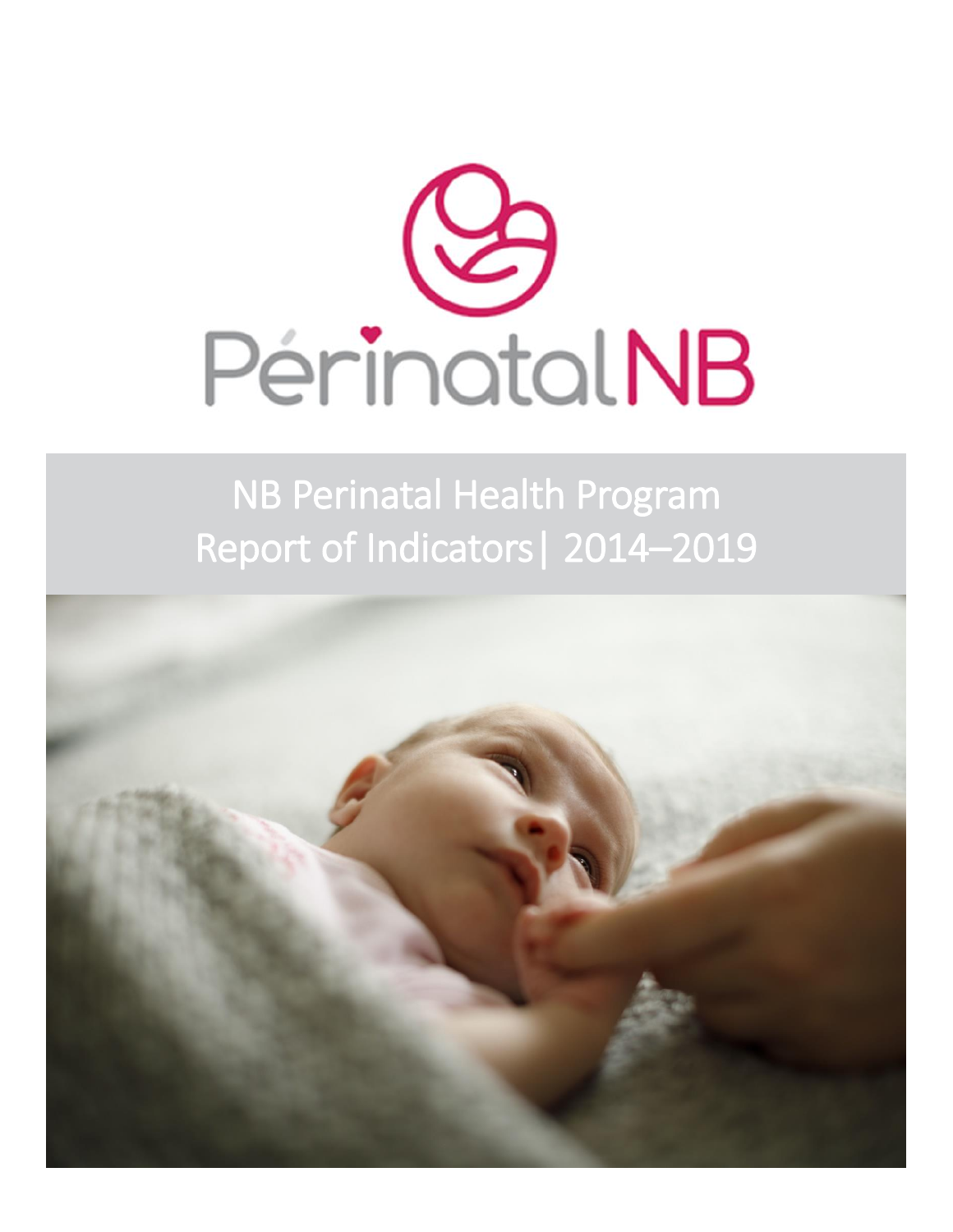

Suggested Citation:

Report of Indicators 2014-2019. New Brunswick Perinatal Health Program. Moncton, NB, 2019.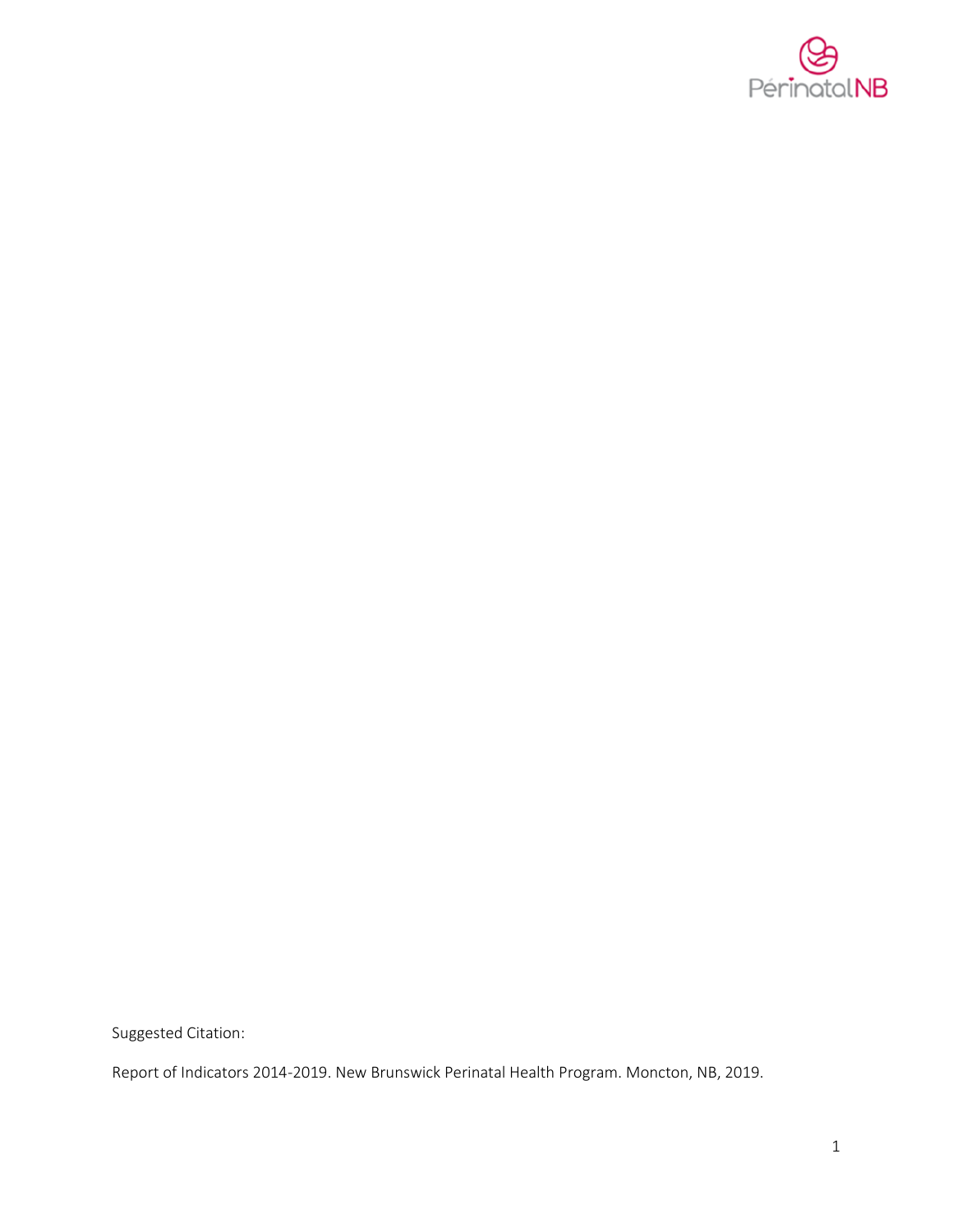



# List of Indicators

| Low-Risk Term Repeat C-Sections Between 37 and 39 Weeks Gestation by Birthing Hospital  22 |  |
|--------------------------------------------------------------------------------------------|--|
|                                                                                            |  |
|                                                                                            |  |
|                                                                                            |  |
|                                                                                            |  |
|                                                                                            |  |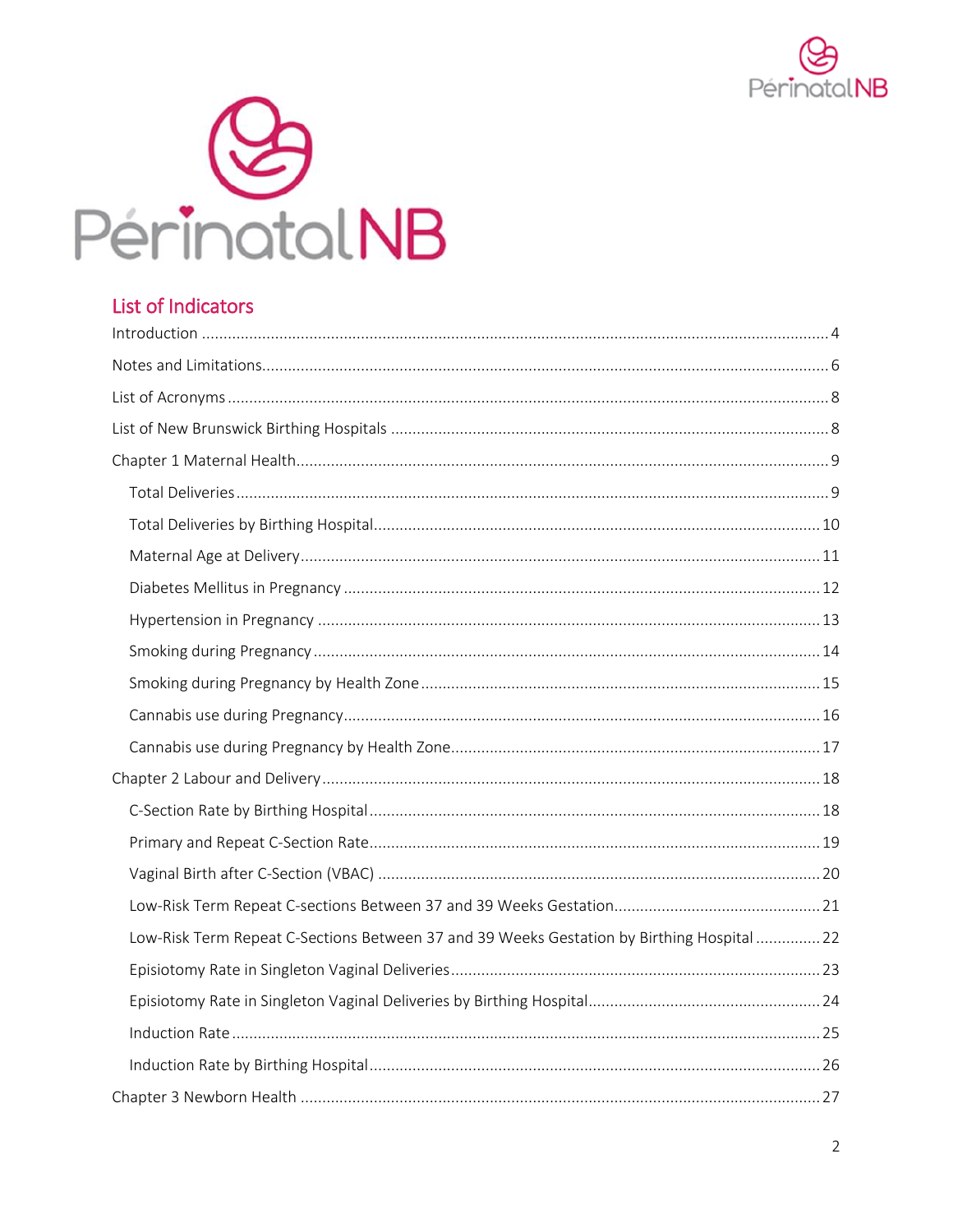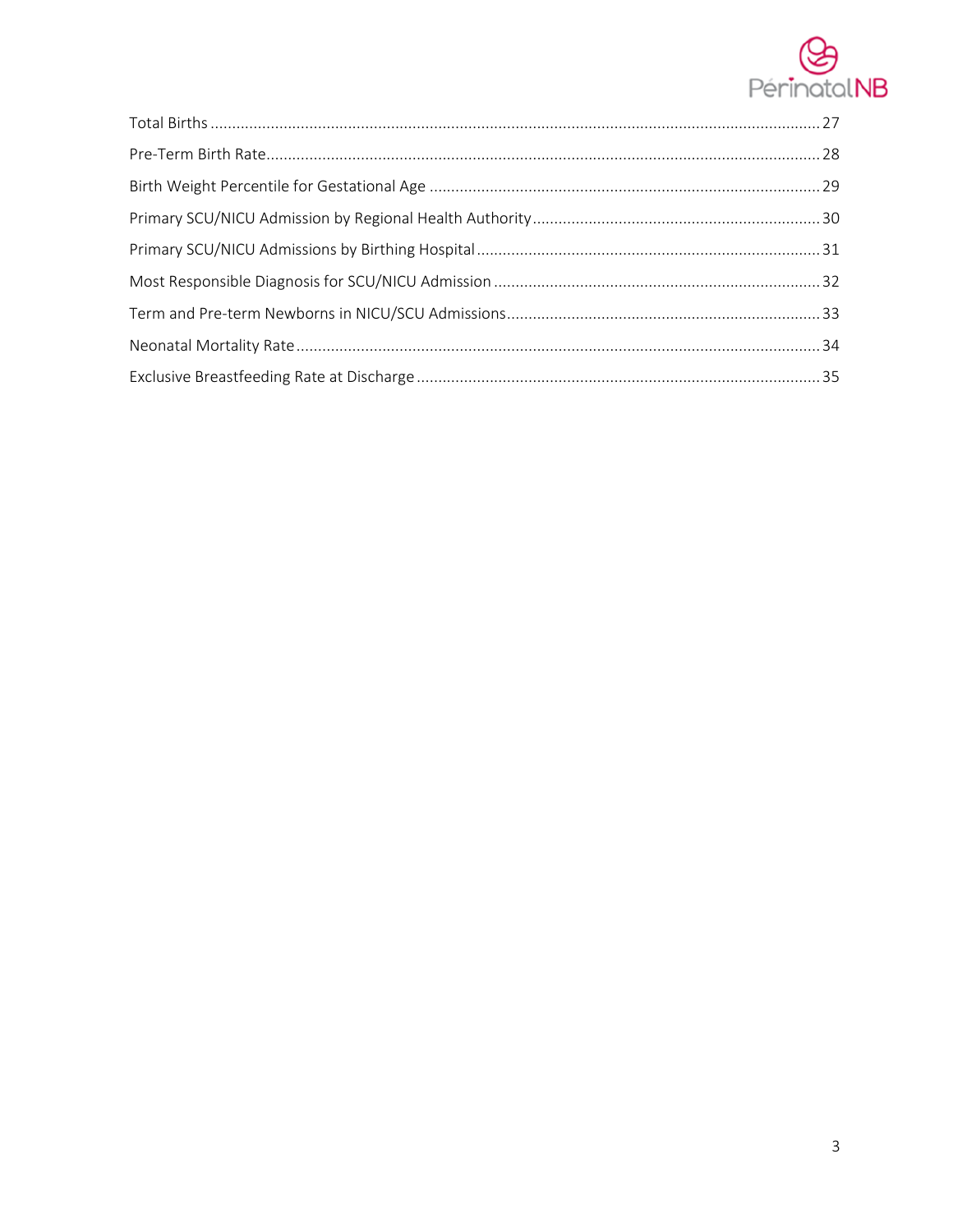

# <span id="page-4-0"></span>Introduction

### Administrative Program Director's Message

We are pleased to provide you with our second report of indicators, representative of five years of noteworthy data. This work reflects the continuity of our efforts to provide sound data on maternal and neonatal health outcomes. Since the creation of the NB Perinatal Health Program, PerinatalNB, there has been an increased understanding of maternal and neonatal health outcomes and the quality of related services. We hope healthcare professionals and administrators will use this information to leverage their observations and experiences to guide their efforts in quality improvement initiatives. We trust the data will also inform decision and planning.

While this report includes a short list of significant indicators; healthcare leaders, administrators, clinicians and researchers are welcome to reach out to us for any additional or more in-depth data. We have data on over 18, 000 mothers and babies across the province that can provide a wealth of information on our successes and on what we can improve.

Finally, I would like to thank all who have been part of our growth and success, in particular our leadership, team members, partners, healthcare providers that submit valuable data and the health information management teams in all birthing hospital.

Through information management, leadership, knowledge mobilization and partnership, the Program aspires to fuel quality improvement initiatives and informed decisions. We believe data contributes greatly to our vision to strive for optimal health outcomes across the continuum of care of expectant mothers, babies and their families in New Brunswick.

Perinatal NB Administrative Program Director

Gaetane Leblanc-Cormier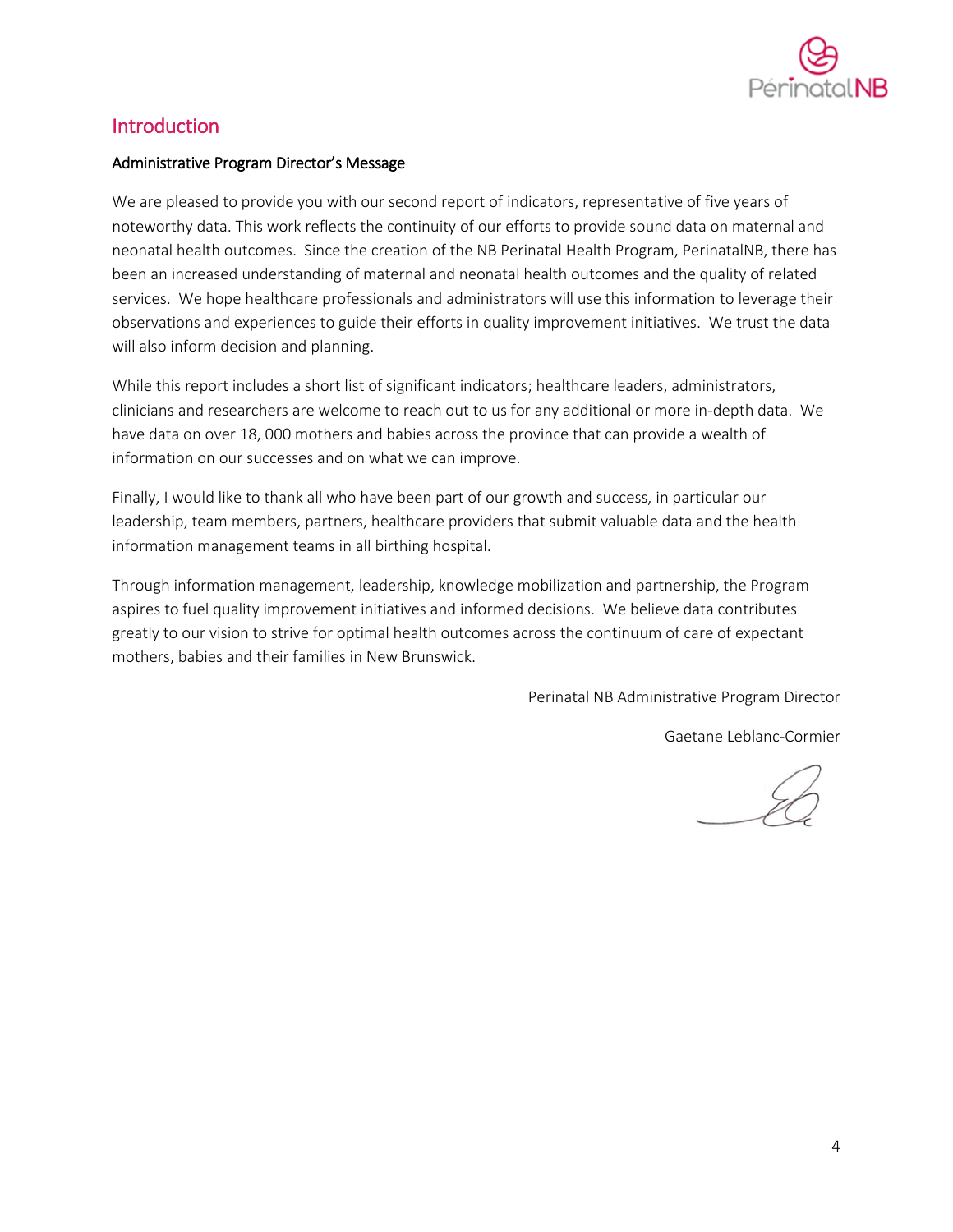

### Medical Director's Message

Perinatal NB is pleased to release the second report of perinatal indicators for New Brunswick. As a program we continue to expand on data collection related to maternal and neonatal care in New Brunswick. Ongoing development and revision of clinical documentation forms results in high quality data. It is imperative that healthcare providers use and complete the approved forms to ensure high quality data to drive meaningful changes.

The report highlights the excellence in perinatal care in NB but also indicates areas to focus on for improvement. Of note, the number of births in NB continues to decrease yearly, but the way we deliver our obstetrical and neonatal care services remains unchanged. The report also highlights that childbearing women in NB are more complicated than previously, given the increasing rates of diabetes and hypertension. The rate of caesarean section remains above the Canadian average for many hospitals and many low risks repeat caesarean sections are being done prior to 39 weeks completed gestational age.

Neonatal intensive care and special care nursery admission rates are above the national average and seventy-five percent of these admissions are term infants. Breastfeeding rates are essentially unchanged over the last five years despite concerted efforts by Health Authorities to increase these rates. There is great opportunity for overall system improvements.

Perinatal NB continues to take a leadership role in policy and program development. Currently, maternal and neonatal transport, a NB maternal serum screening program and continuing involvement in national programs are all part of our mandate. Development of a strategic plan will chart the program's course for the next five years and with additional resources, Perinatal NB will look to develop a quality program for continuing education for perinatal care providers.

In closing, I look forward to continuing to work with stakeholders to improve perinatal care in NB. Perinatal NB looks forward to continuing collaboration with our partners and stakeholders. We look forward to your feedback on the report.

Perinatal NB Medical Director

Dr. Lynn Murphy-Kaulbeck

OTILLEC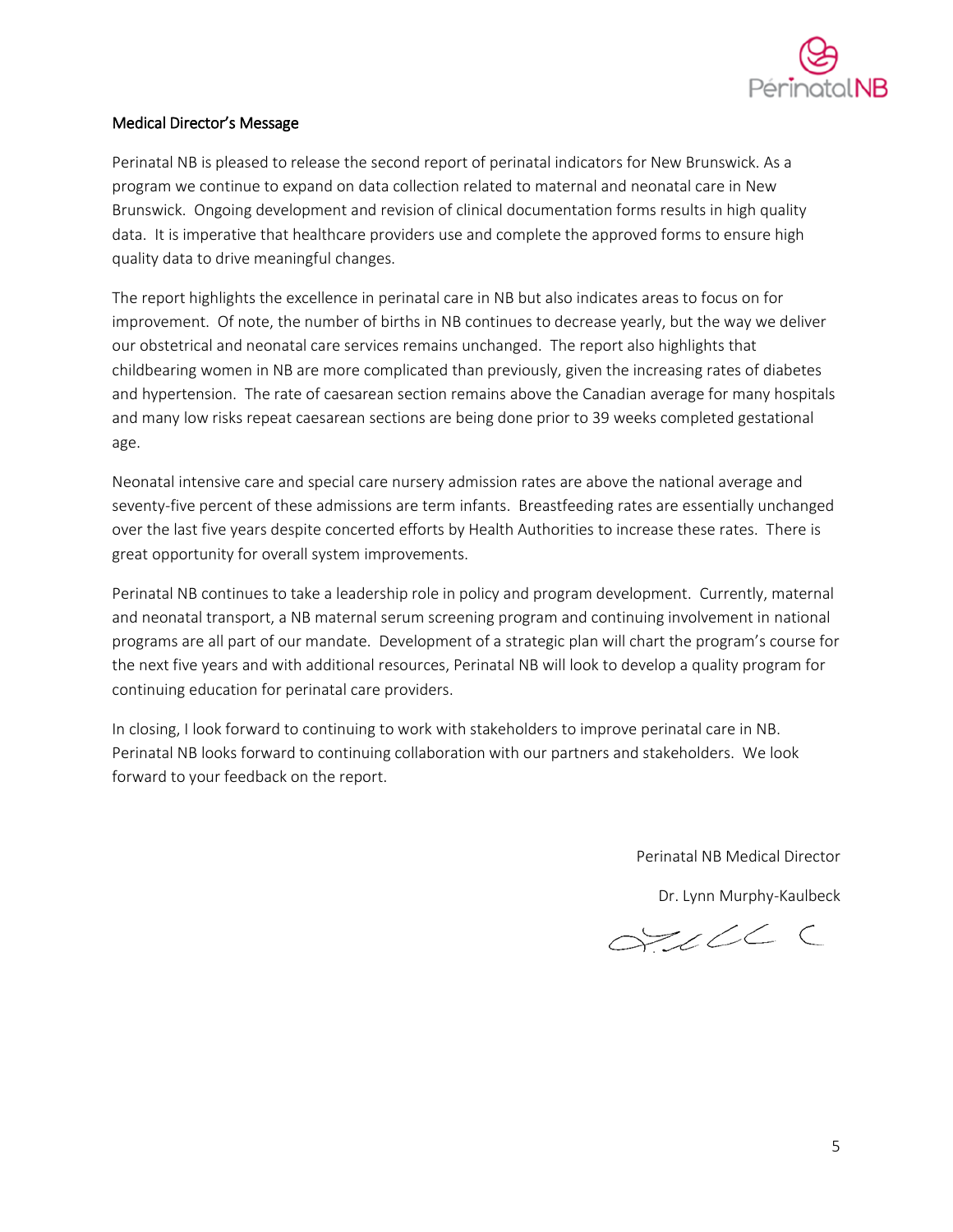

# <span id="page-6-0"></span>Notes and Limitations

Data for this report was retrieved from the 3M Health Data Management System, Horizon Health Network and Réseau de Santé Vitalité, 2014/15-2018/19. Please see "Data Source" for each indicator for more information.

Each fiscal year begins April 1st and ends March  $31<sup>st</sup>$  of the following year. In this report, data within each fiscal year is based on the mother's delivery date, newborn's birth date, and mother's hospital discharge date for termination of pregnancy.

The term "birth" is different from "delivery". A delivery is a maternal indicator which refers to a completed pregnancy, regardless of the number of infants born. A birth is a newborn indicator which refers to a live or stillborn infant.

The term "live births" excludes all stillbirths and any births resulting from a therapeutic abortion.

Gestational age of a fetus or newborn is determined by Last Menstrual Period (LMP) or by Early Ultrasound (US), depending on whether or not an early ultrasound was completed. Pre-term delivery is a newborn delivered prior to 37 weeks gestation, term is a newborn delivered between 37 and 42 weeks gestation and post-term is a newborn delivered after 42 weeks gestation.

Exclusive Breastfeeding at Discharge is defined as provided by the Breastfeeding Committee of Canada. This includes all newborns that received only breast milk from birth to hospital discharge, as well as any newborns that were supplemented for a medical reason.

Size for Gestational Age is defined according to the Canadian Perinatal Surveillance System Birth Weight growth chart published by the Public Health Agency of Canada (2001). Newborns are categorized as Intrauterine Growth Restriction (≤ 3%ile), Small for Gestational Age (≤ 10%ile), or Large for Gestational Age (≥ 90%ile, ≥ 97%ile) according to gestational age, sex and birth weight.

Low Birth Weight is defined as a birth weight at any gestational age under 2,500 grams, Normal Birth Weight a birth weight at any gestational age between 2,500 grams and 4,500 grams, and High Birth Weight is a birth weight at any gestational age above 4,500 grams.

*Neonatal Intensive Care Unit (NICU):* Three birthing hospitals in the province have MIS-designated NICU resulting in allocation of resources, including neonatologists: The Moncton Hospital, Dr Everett Chalmers Regional Hospital, and the St John Regional Hospital.

*Special Care Unit (SCU*): All birthing hospitals in the province can offer some level of special care to newborns.

Please note that SCU admissions at the Dr. Georges-L. Dumont University Hospital Centre and the Miramichi Regional Hospital are only included for the 2016/17 fiscal year and onwards due to lack of capture in the 3M Health system prior to this year. As such, these hospitals are excluded from the RHA and provincial rates for NICU/SCU indicators for 2014/15 and 2015/16.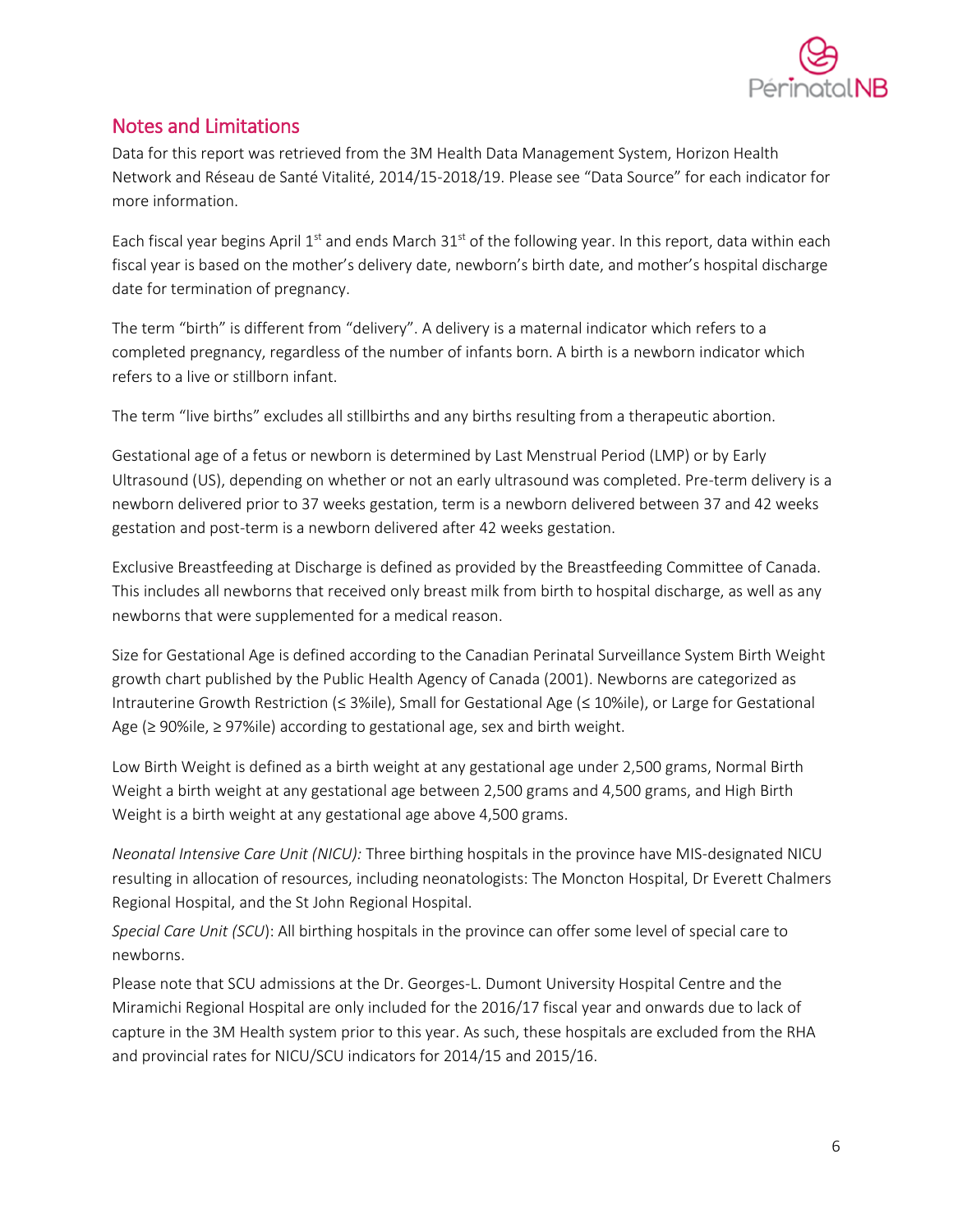

Rates derived from fewer than six reported cases are not reportable and are thereby shown as "NR" in this report.

Health Zone Map: (Retrieved from New Brunswick Health Council Website – Maps of health zones and NBHC communities [https://nbhc.ca/maps-health-zones-and-nbhc-communities\)](https://nbhc.ca/maps-health-zones-and-nbhc-communities)



- Health Zone 1 Moncton and South-East Area
- Health Zone 2 Fundy Shore and Saint John Area
- Health Zone 3 Fredericton and River Valley Area
- Health Zone 4 Madawaska and North-West Area
- Health Zone 5 Restigouche Area
- Health Zone 6 Bathurst and Acadian Peninsula Area
- Health Zone 7 Miramichi Area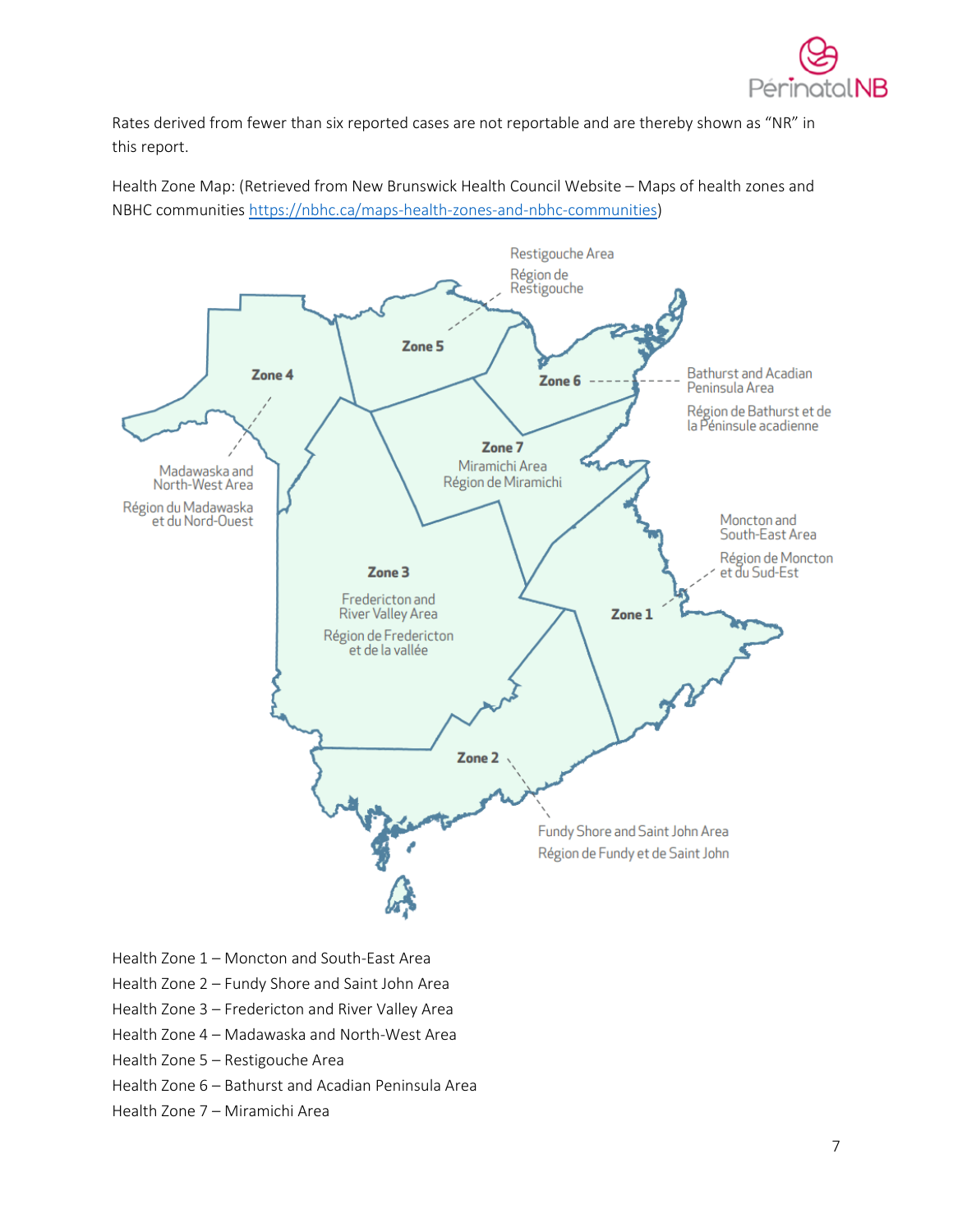

# <span id="page-8-0"></span>List of Acronyms

CIHI: Canadian Institute for Health Information C-Section: Caesarean Section MIS designated: Management Information System designated NB: New Brunswick NICU: Neonatal Intensive Care Unit NR: Not reportable (due to ≤ 5 reported cases) PHAC: Public Health Agency of Canada RHA: Regional Health Authority SCU: Special Care Unit VBAC: Vaginal Birth after Caesarean Section

# <span id="page-8-1"></span>List of New Brunswick Birthing Hospitals

Campbellton: Campbellton Regional Hospital CHU Dumont: Centre hospitalier universitaire Dr-Georges-L.-Dumont (University Hospital Centre) Chaleur: Chaleur Regional Hospital DECH: Dr. Everett Chalmers Regional Hospital Edmundston: Edmundston Regional Hospital Miramichi: Miramichi Regional Hospital SJRH: Saint John Regional Hospital TMH: The Moncton Hospital URVH: Upper River Valley Hospital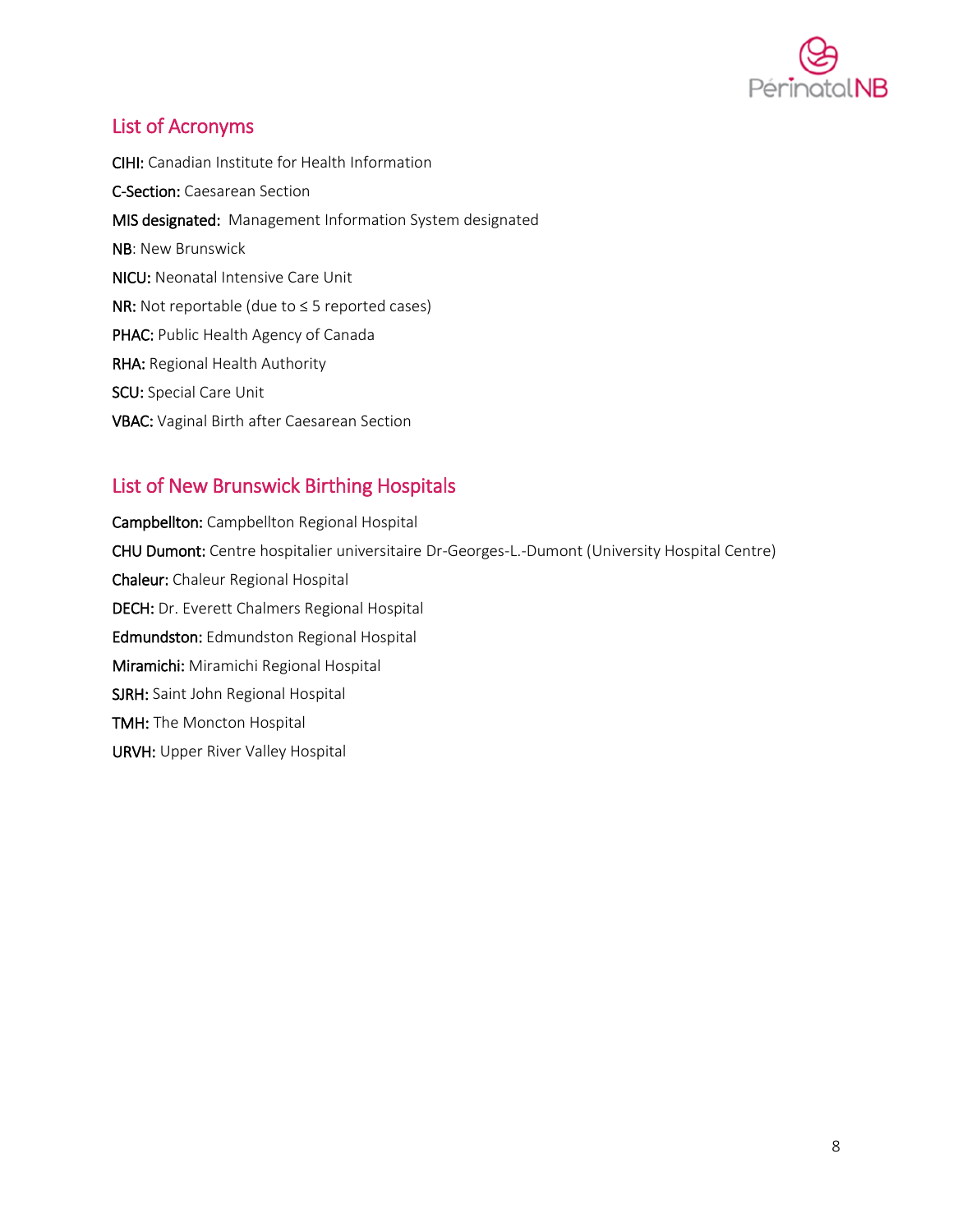

# <span id="page-9-0"></span>Chapter 1 Maternal Health

# <span id="page-9-1"></span>Total Deliveries

The number of deliveries performed in New Brunswick has decreased steadily over the past five years, from 6849 to 6273 deliveries per year. This represents a decrease of 8.4% between 2014/15 and 2018/19. Due to New Brunswick's aging population it is expected that this decreasing trend will be maintained.

### Definition

### Data Source

The total number of deliveries performed at each Regional Health Authority (RHA) and in New Brunswick. Multiple births are counted as one delivery.

3M Health Data Management System, Horizon Health Network and Réseau de Santé Vitalité, 2014-2019. Data extracted July 11<sup>th</sup>, 2019.



Figure 1.1: Number of deliveries, by location, 2014/15 to 2018/19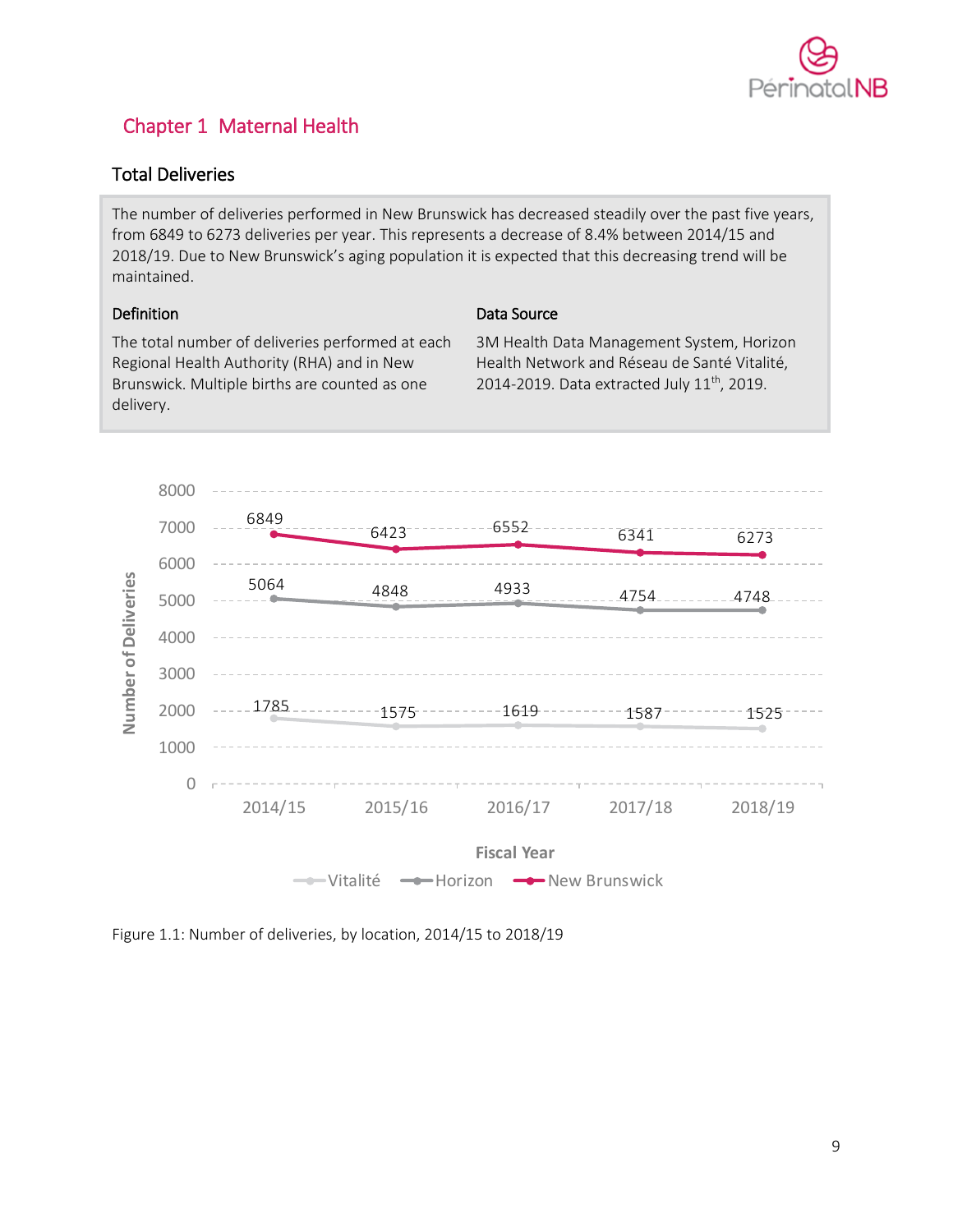

# <span id="page-10-0"></span>Total Deliveries by Birthing Hospital

In 2018/19, 75.7% of New Brunswick deliveries occurred in a Horizon Health Network birthing hospital and 30.3% of New Brunswick deliveries occurred in the Moncton area (Zone 1).

Note: In 2018/19, Campbellton Regional Hospital and Miramichi Regional Hospital accommodated deliveries for Chaleur Regional Hospital while the Labour and Delivery Unit was closed.

### Definition

### Data Source

Number of deliveries performed at each birthing hospital / Total number of deliveries in New Brunswick. Births of multiples are counted as one delivery.

3M Health Data Management System, Horizon Health Network and Réseau de Santé Vitalité, 2018-2019. Data extracted July 11<sup>th</sup>, 2019.

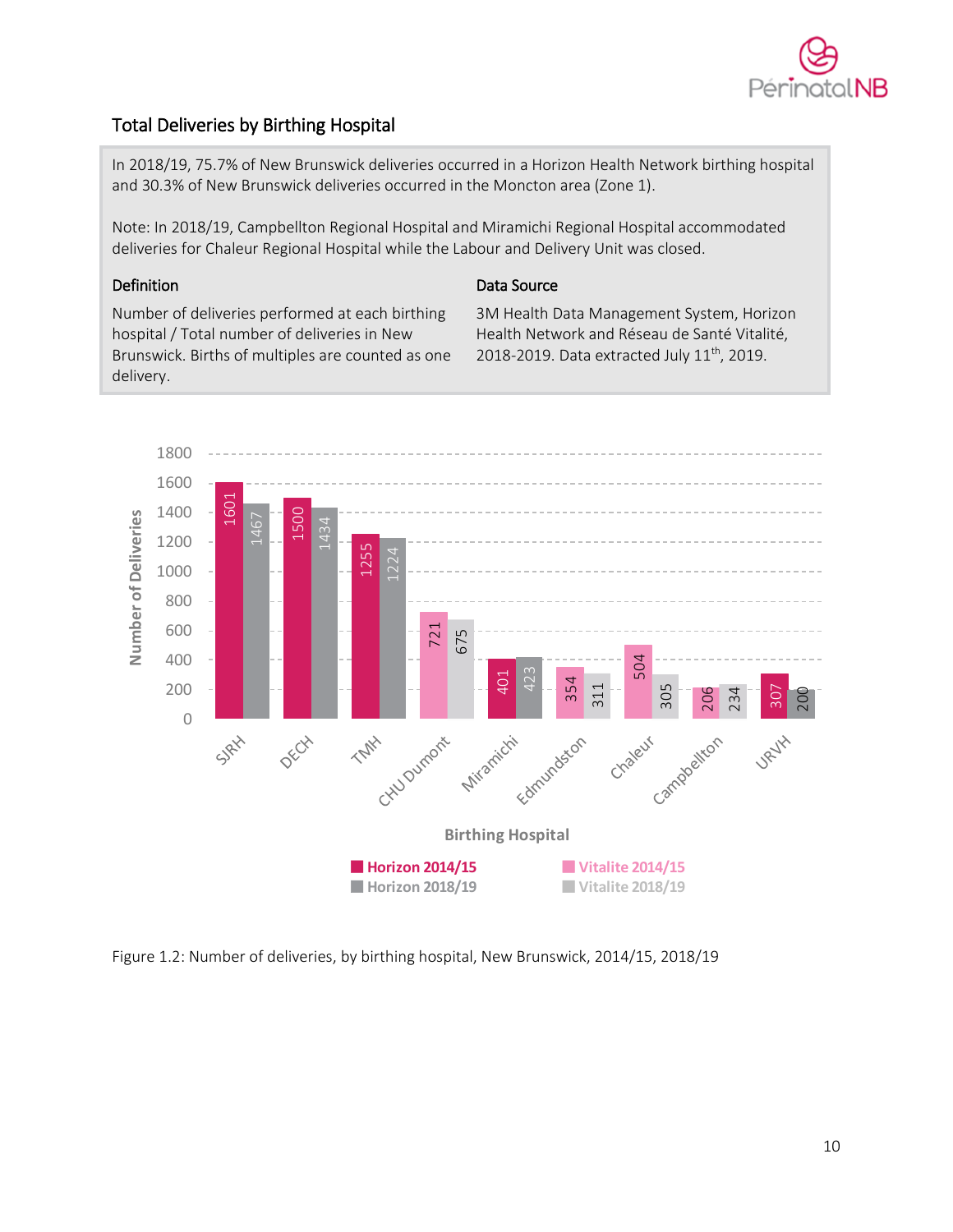

# <span id="page-11-0"></span>Maternal Age at Delivery

Per cent deliveries to older mothers (>35 years of age) increased slightly between 2014/15 and 2018/19 from 12.7% (95% CI: 12.0-13.6%) to 14.1% (95% CI: 13.1-14.9%), while per cent deliveries to younger mothers (<20 years of age) for this time period decreased significantly from 5.1% (95% CI: 4.6-5.6%) to 3.5% (95% CI: 3.1-4.0%). In 2014, 3.8% of all live births were to women aged 10 to 19 within Canada<sup>1</sup>. Neither, the national proportion or the provincial proportion reported represents teen pregnancy rate, as it does not include abortions, either spontaneous or therapeutic.

### Definition

Number of deliveries to women within each age category at time of delivery / Total number of deliveries.

### Data Source

3M Health Data Management System, Horizon Health Network and Réseau de Santé Vitalité, 2014-2019. Data extracted July 11<sup>th</sup>, 2019.

### Reference



1. Public Health Agency of Canada. Perinatal Health Indicators for Canada 2017. Ottawa, 2017.

Figure 1.3: Maternal age at delivery, by age group, New Brunswick, 2014/15 to 2018/19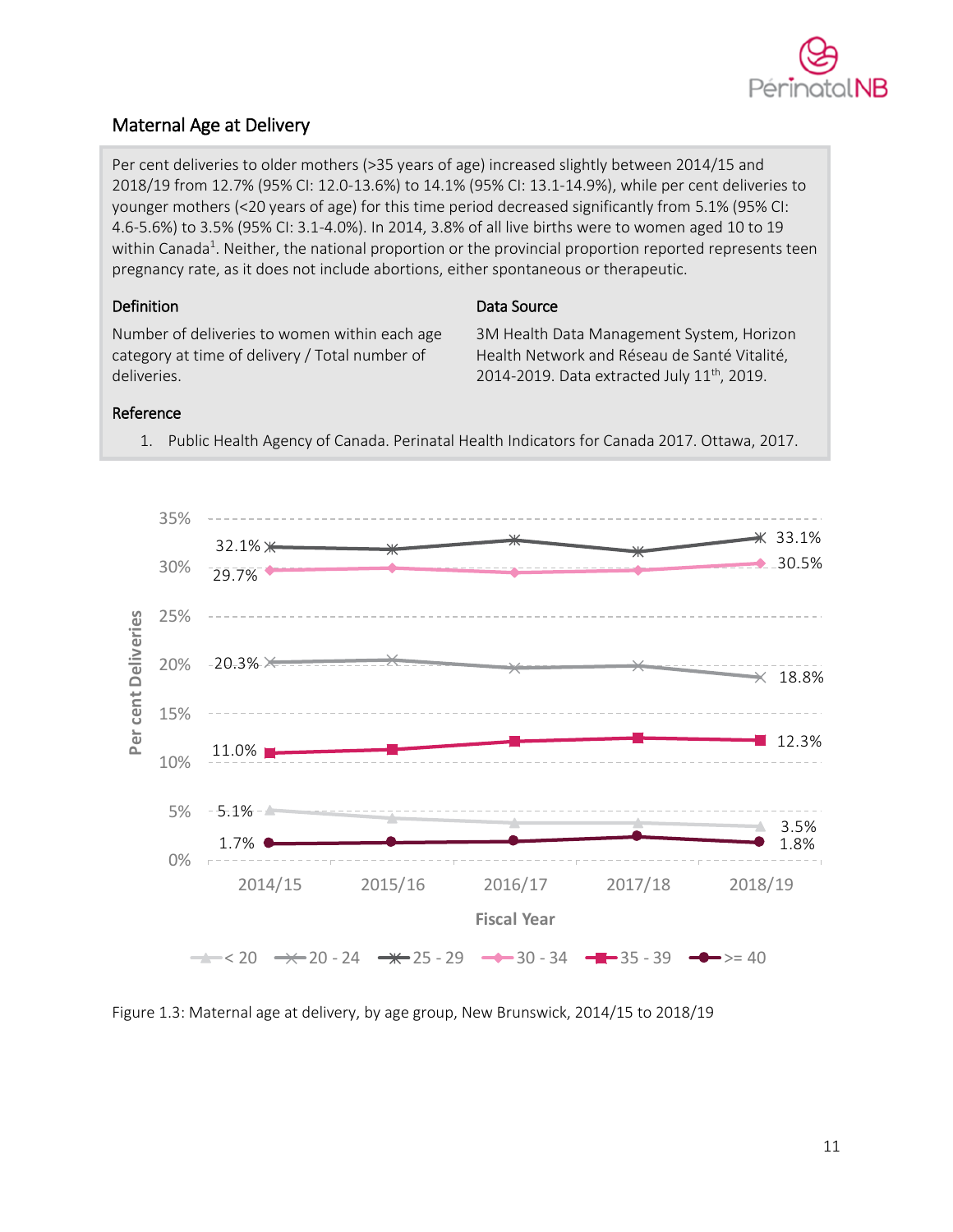

# <span id="page-12-0"></span>Diabetes Mellitus in Pregnancy

The rate of pre-existing diabetes (Type 1 and Type 2) to delivering mothers has shown a small increase over the past five years from 0.69% (CI: 0.49-0.88%) to 0.94% (CI: 0.70-1.20%), while the rate of gestational diabetes has increased significantly from 5.71% (95% CI: 5.16-6.26%) in 2014/15 to 8.11% (95% CI: 7.45-8.79%) in 2018/19. This increase may be due to an increase in women being screened during pregnancy for diabetes.

Infants of mother's with gestational diabetes is one of the leading causes for SCU/NICU admission in New Brunswick, having been listed among the top six most responsible diagnoses for SCU/NICU admission for all three birthing hospitals with a MIS-designated NICU in 2018/19. Women who experience gestational diabetes are at an increased risk of developing type 2 diabetes later in life<sup>1</sup>. As well, diabetes in pregnancy can cause newborns to be born with hypoglycemia and large-forgestational age<sup>1</sup>.

### Definition

Data Source

Number of deliveries to women with pre-existing or gestational diabetes / Total number of deliveries.

3M Health Data Management System, Horizon Health Network and Réseau de Santé Vitalité, 2014-2019. Data extracted July  $11^{th}$ , 2019.

### Reference

1. Berger, H., Gagnon, R., Sermer, M. *Diabetes in Pregnancy*. Journal of Obstetrics and Gynaecology Canada, 38(7) p 667-679.



Figure 1.4: Per cent of women with diabetes during pregnancy, by type, New Brunswick, 2014/15 to 2018/19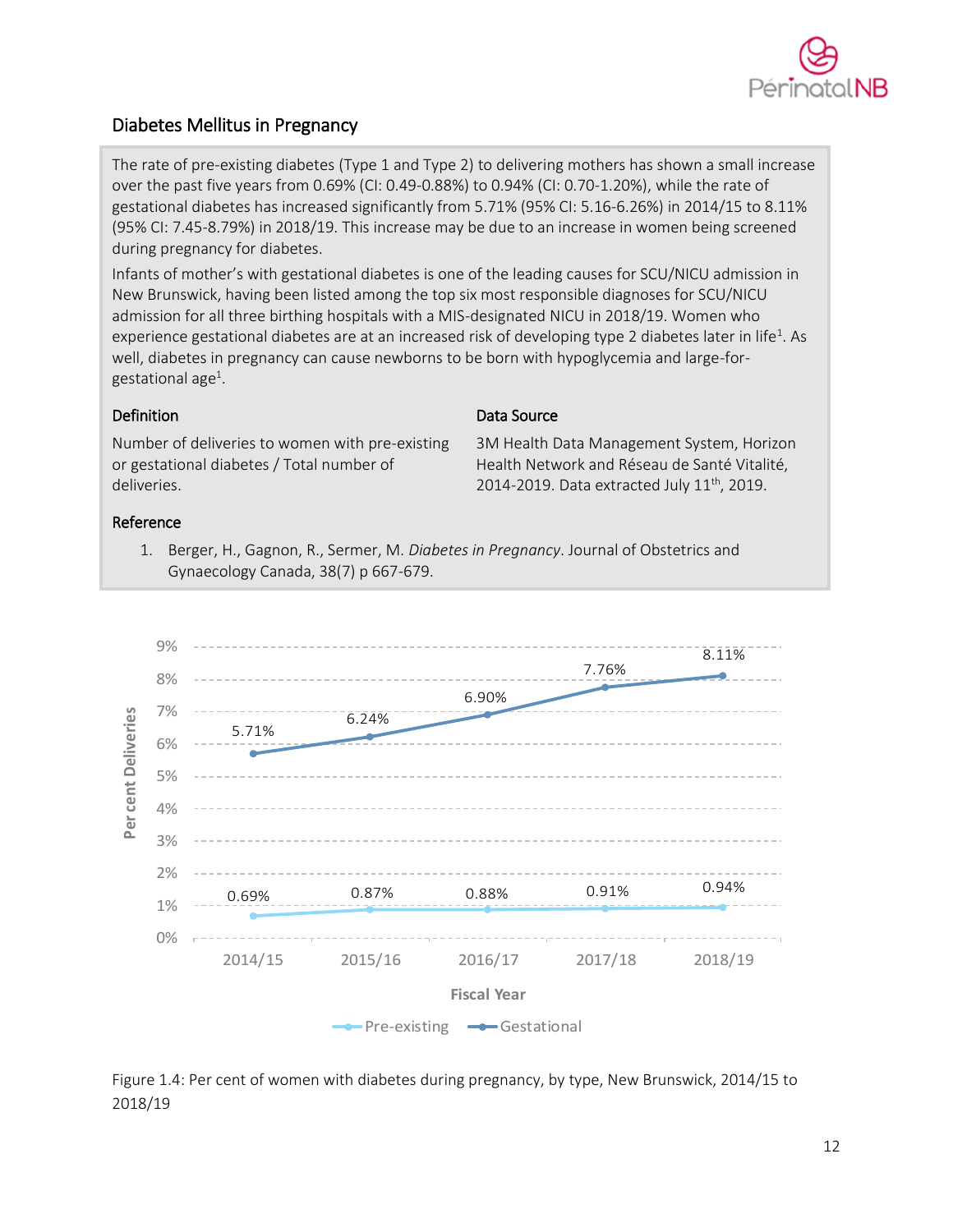

# <span id="page-13-0"></span>Hypertension in Pregnancy

The proportion of women with Pre-existing Hypertension and Pre-eclampsia have remained steady from 2016/17 to 2018/19, while there has been a significant increase in the proportion of women with Gestational Hypertension from 4.36% (CI: 3.87-4.86%) to 5.58% (CI: 5.01-6.15%).

Approximately 7% of all pregnant women in Canada have hypertension (pre-existing, gestational and eclampsia)<sup>1</sup> during pregnancy. This proportion is lower than the overall proportion of pregnancies with hypertension disorders in New Brunswick, which was 10% in 2018/19. Hypertension in pregnancy can affect maternal, fetal and infant health during pregnancy and after delivery<sup>1</sup>. It can cause pre-term delivery, fetal growth restriction and impact neonatal morbidity and mortality<sup>1</sup>. As well, there is evidence that women who experience hypertension in pregnancy are at a higher risk for developing cardiovascular risk factors after pregnancy<sup>1</sup>.

### Definition

Number of deliveries to women with pre-existing or gestational hypertension or pre-eclampsia/ Total number of deliveries.

### Data Source

3M Health Data Management System, Horizon Health Network and Réseau de Santé Vitalité, 2016-2019. Data extracted July  $11<sup>th</sup>$ , 2019.

### Reference

1. Butalia, et al. *Hypertension Canada's 2018 Guidelines for the Management of Hypertension in Pregnancy.* Canadian Journal of Cardiology; (34): 526-531.



Figure 1.5: Per cent of women with hypertension during pregnancy, by type, New Brunswick, 2016/17 to 2018/19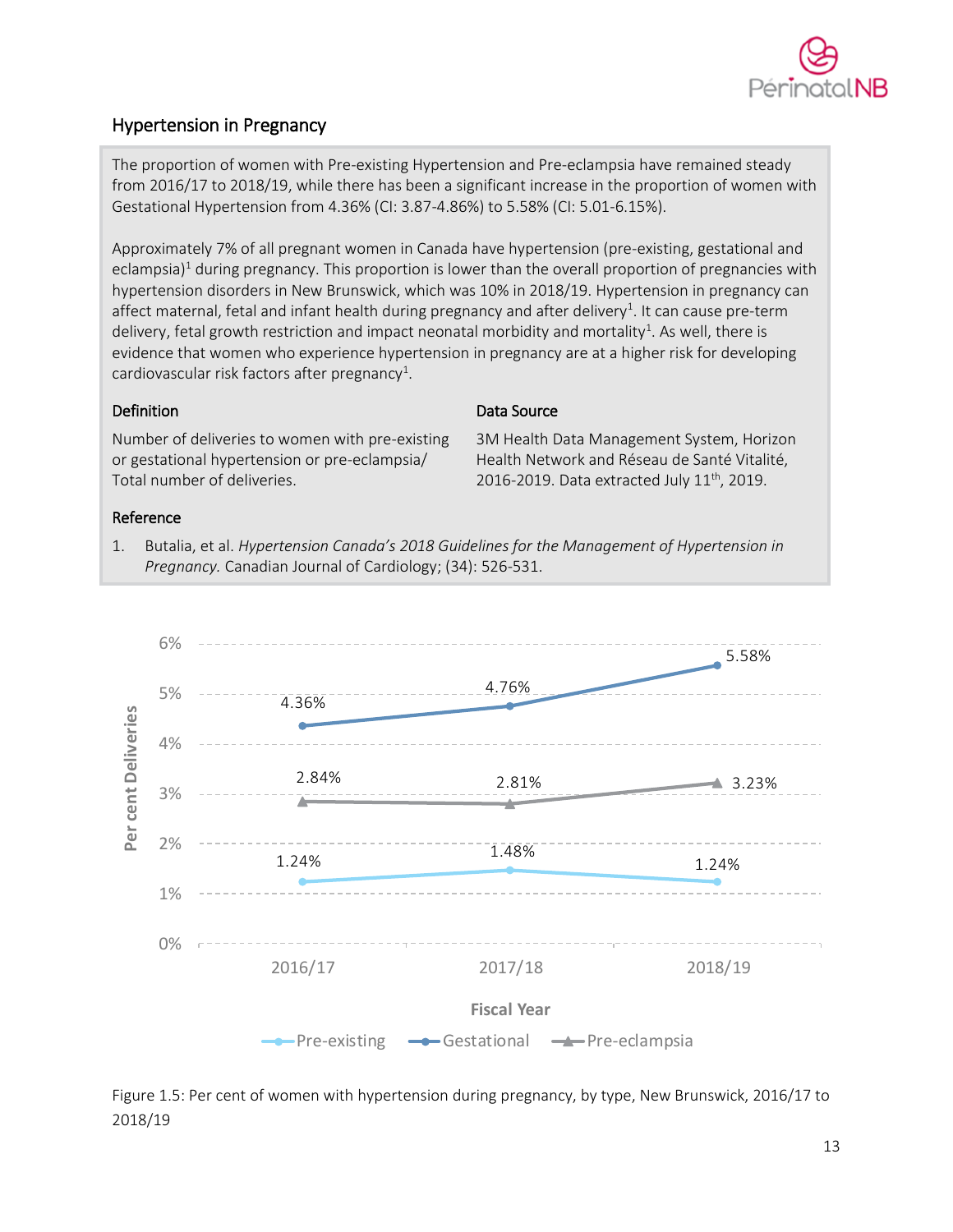

# <span id="page-14-0"></span>Smoking during Pregnancy

The rate of pre-pregnancy smoking among pregnant women and women who smoked during pregnancy has remained steady across New Brunswick from 2016/17 to 2018/19. In 2012, the Canadian Smoking during Pregnancy rate for women aged 20 to 44 was 6.3% (CI: 3.8-8.8%)<sup>1</sup>.

Smoking during pregnancy has shown to increase the risk of stillbirth and preterm delivery<sup>2</sup>. As well, infants born to women who smoked during pregnancy have a higher risk of low birth weight<sup>2</sup>. As shown by the data below, often women will stop smoking when they become pregnant. In 2018/19, 20.5% of women who delivered smoked before they became pregnant, while 14.6% of women smoked throughout their pregnancy. This shows approximately 30% of women stopped smoking when they became pregnant.

### Definition

Number of women who smoked prior to pregnancy / Total number of deliveries.

#### Data Source

3M Health Data Management System, Horizon Health Network and Réseau de Santé Vitalité, 2014-2019. Data extracted July  $11^{th}$ , 2019.

#### Reference

- 1. Canadian Tobacco Use Monitoring Survey (CTUMS) 2012: supplementary tables. Table 7: Smoking and pregnancy. Accessed from[: https://www.canada.ca/en/health](https://www.canada.ca/en/health-canada/services/publications/healthy-living/canadian-tobacco-use-monitoring-survey-2012-supplementary-tables.html#t7)[canada/services/publications/healthy-living/canadian-tobacco-use-monitoring-survey-2012](https://www.canada.ca/en/health-canada/services/publications/healthy-living/canadian-tobacco-use-monitoring-survey-2012-supplementary-tables.html#t7) [supplementary-tables.html#t7.](https://www.canada.ca/en/health-canada/services/publications/healthy-living/canadian-tobacco-use-monitoring-survey-2012-supplementary-tables.html#t7) Accessed on: September 20, 2019.
- 2. Public Health Agency of Canada. Smoking cessation during pregnancy and relapse after childbirth in Canada Fact Sheet, 2016.



Figure 1.6: Per cent of women who smoked prior to pregnancy and during pregnancy, New Brunswick, 2016/17 to 2018/19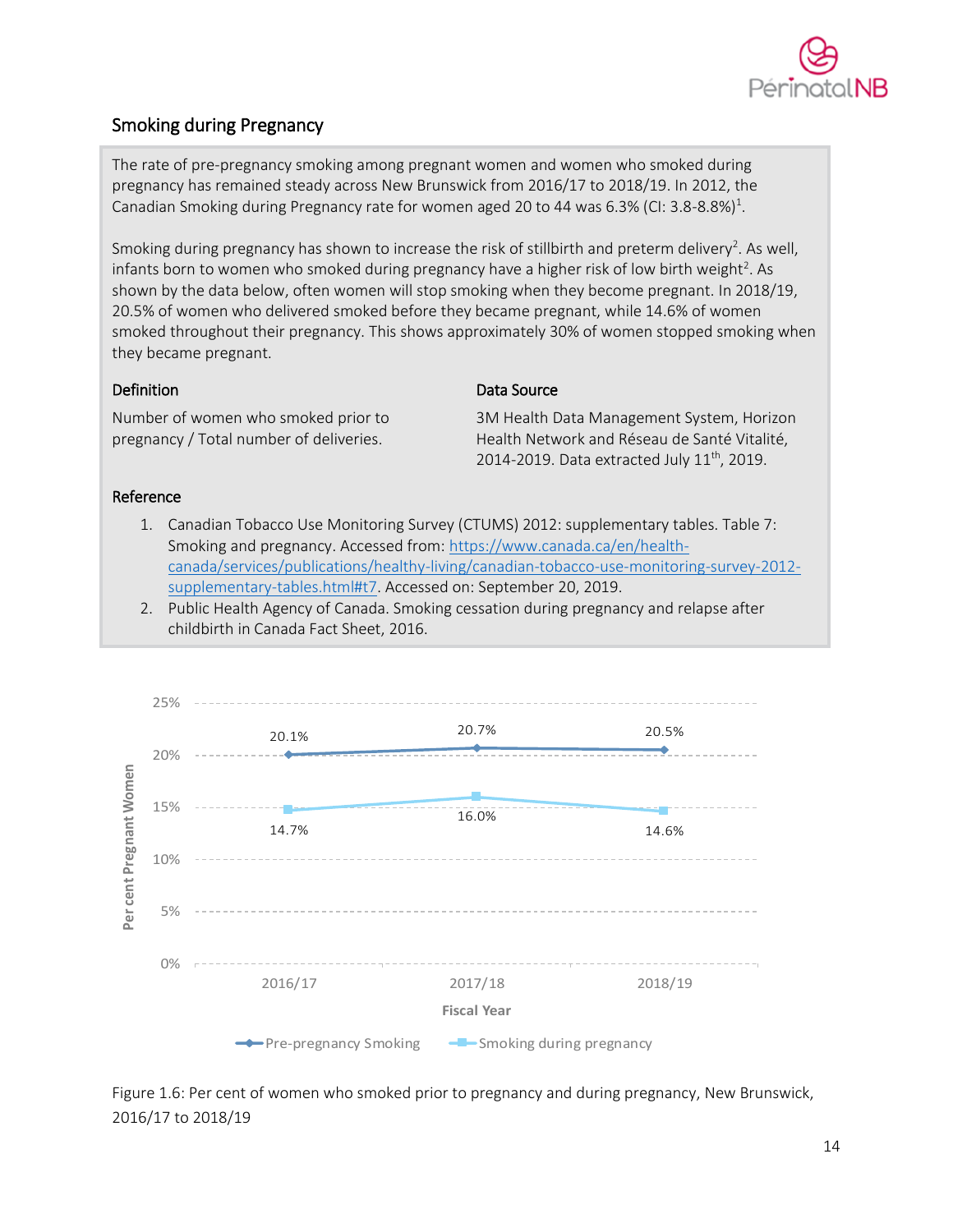

# <span id="page-15-0"></span>Smoking during Pregnancy by Health Zone

Health Zone 7 (Miramichi Area) had the highest proportion of women who smoked during pregnancy in 2018/19 at 23.7% (CI: 18.7-28.8%), while Health Zone 1 (Moncton Area) had the lowest proportion of women at 11.0% (CI: 9.5-12.5%). The rate of women who smoked during pregnancy in New Brunswick was 14.6% (CI: 13.7-15.5%) in 2018/19.

| Definition                              | Data Source                                      |
|-----------------------------------------|--------------------------------------------------|
| Number of women who smoked during       | 3M Health Data Management System, Horizon        |
| pregnancy / Total number of deliveries. | Health Network and Réseau de Santé Vitalité,     |
|                                         | 2016-2019. Data extracted July $11^{th}$ , 2019. |

Table 1.1: Per cent of women who smoked during pregnancy, by Health Zone, New Brunswick, 2016/17 to 2018/19

| <b>Health Zone</b>                             | <b>Smoking During Pregnancy</b> |                         |       |  |  |
|------------------------------------------------|---------------------------------|-------------------------|-------|--|--|
|                                                |                                 | 2016/17 2017/18 2018/19 |       |  |  |
| Health Zone 1 - Moncton and South-East         | 12.0%                           | 11.0%                   | 11.0% |  |  |
| Health Zone 2 - Fundy Shore and Saint John     | 14.9%                           | 19.5%                   | 16.0% |  |  |
| Health Zone 3 - Fredericton and River Valley   | 14.1%                           | 14.1%                   | 14.0% |  |  |
| Health Zone 4 - Madawaska and North-West       | 14.0%                           | 17.4%                   | 19.5% |  |  |
| Health Zone 5 - Restigouche                    | 20.9%                           | 21.9%                   | 16.7% |  |  |
| Health Zone 6 - Bathurst and Acadian Peninsula | 16.4%                           | 22.0%                   | 15.3% |  |  |
| Health Zone 7 - Miramichi                      | 24.4%                           | 22.0%                   | 23.7% |  |  |



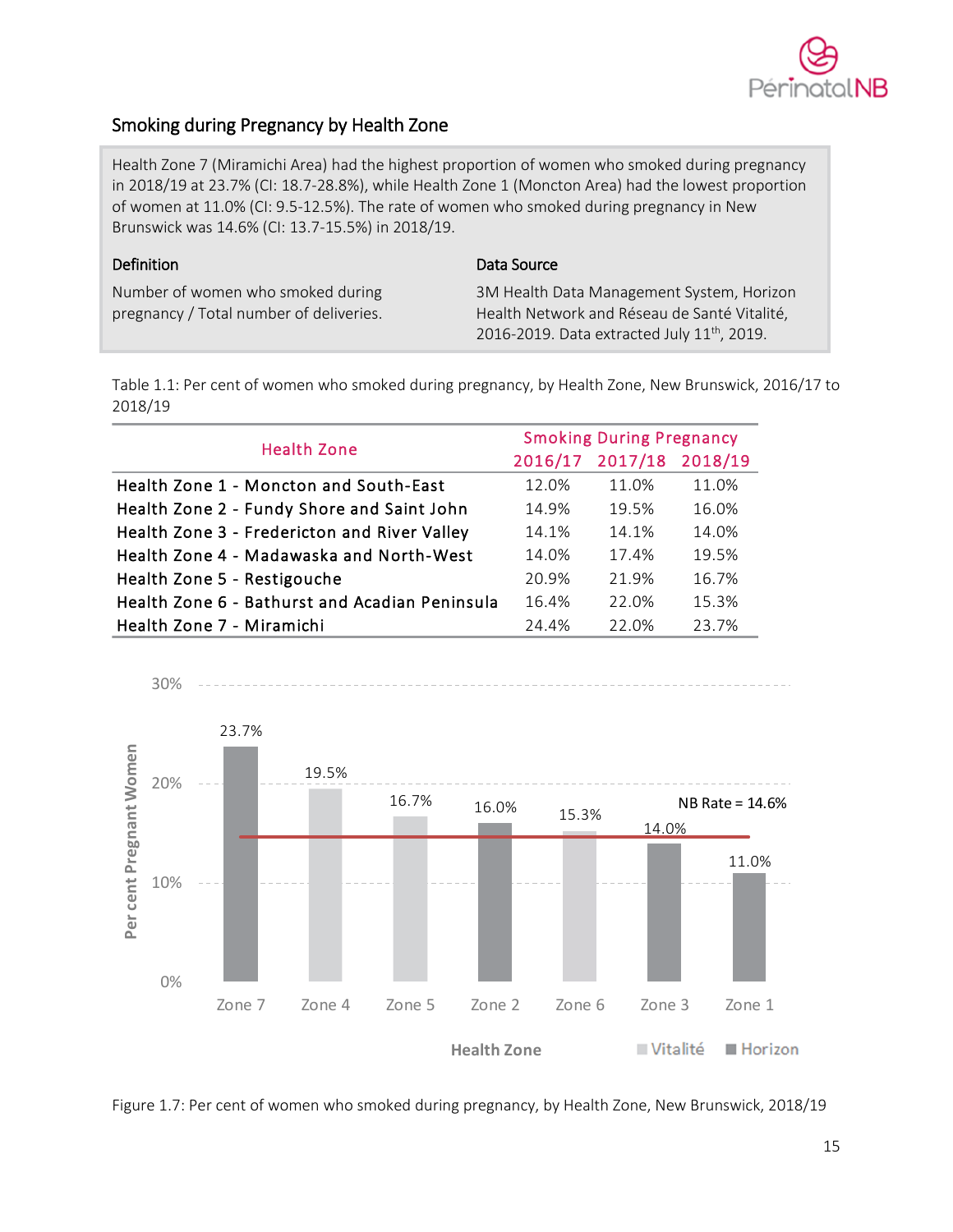

# <span id="page-16-0"></span>Cannabis use during Pregnancy

In 2018/19, the proportion of women using cannabis during pregnancy was 6.7% (CI: 6.1-7.4%), this was significantly higher than the proportion in 2016/17 at 5.0% (CI: 4.5-5.6%). Note this increase could be due to the legalization of Cannabis within Canada in October of 2018, either due to increased use or increased comfort of women in disclosing cannabis use to their care provider. Currently, there is no national comparator to provide for this indicator.

At this time, little is known about the affects of cannabis use while pregnant or breastfeeding on an infant's development or on neonatal outcomes<sup>1</sup>. There is evidence that the main psychoactive component of cannabis (THC) can cross the placenta, which indicates that it could impact the fetus<sup>2</sup>. Given the limited knowledge of the impact of cannabis use during pregnancy, and the possible risks based on what is known about smoking and alcohol use during pregnancy, it is recommended by the SOGC that women should abstain from cannabis use during pregnancy<sup>2</sup>.

### **Definition**

Number of women who used cannabis during pregnancy / Total number of deliveries.

### Data Source

3M Health Data Management System, Horizon Health Network and Réseau de Santé Vitalité, 2016-2019. Data extracted July 11th, 2019.

### References

- 1. Ontario Agency for Health Protection and Promotion (Public Health Ontario), Carsley S, Leece P. Evidence brief: Health effects of cannabis exposure in pregnancy and breastfeeding. Toronto, ON: Queen's Printer for Ontario; 2018.
- 2. SOGC. Cannabis and Pregnancy don't mix Fact Sheet. Accessed on: September 11, 2019.



Figure 1.8: Per cent of mothers who used cannabis during pregnancy, by location, New Brunswick, 2016/17 to 2018/19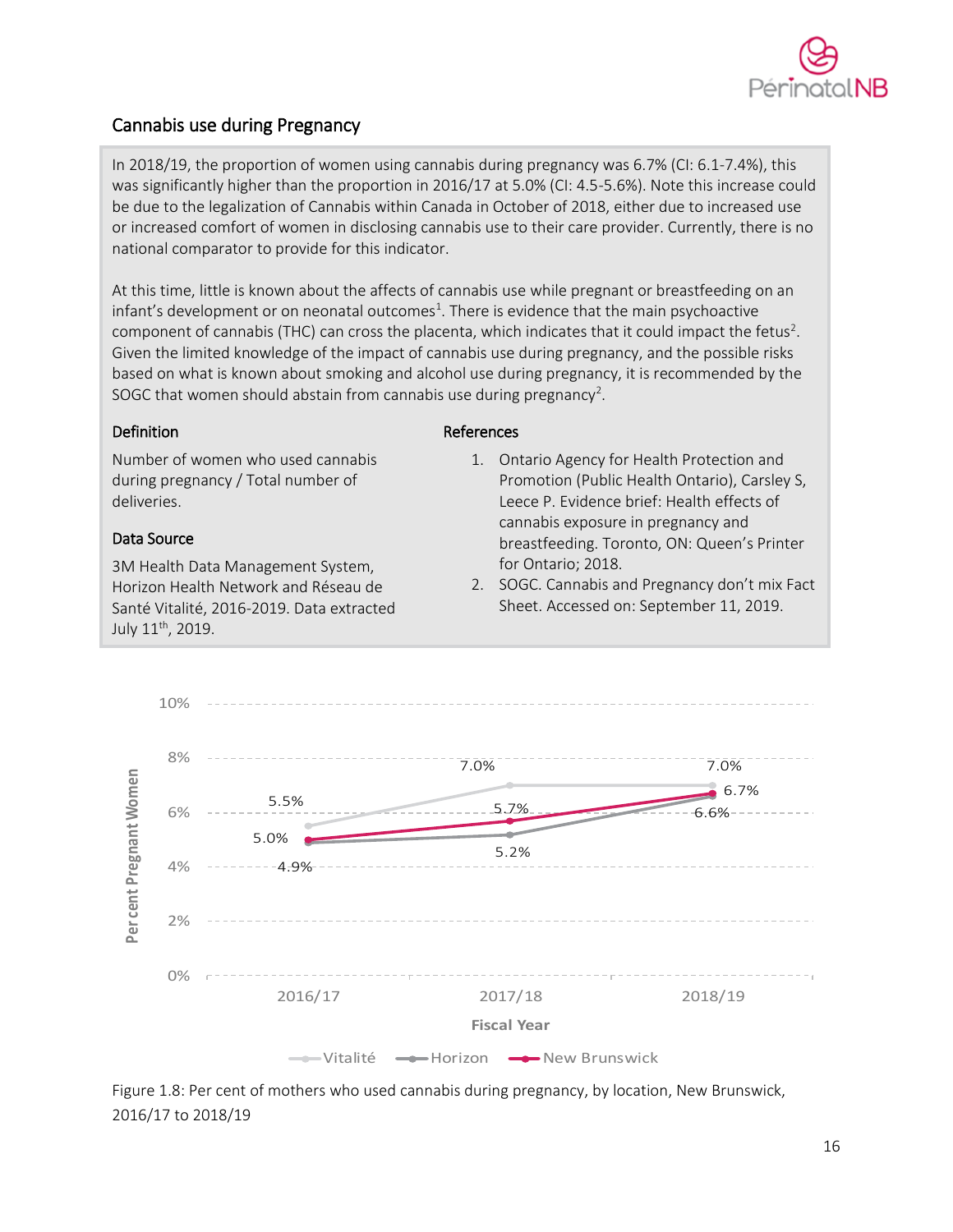

# <span id="page-17-0"></span>Cannabis use during Pregnancy by Health Zone

Health Zone 5 (Restigouche Area) had the highest proportion of women who used cannabis during pregnancy in 2018/19 at 8.3% (CI: 4.3-12.4%), while Health Zone 6 (Bathurst and Acadian Peninsula Area) had the lowest proportion of women using cannabis during pregnancy at 3.8% (CI: 2.0-5.5%).

### Definition

Data Source

Number of women who used cannabis during pregnancy / Total number of deliveries.

3M Health Data Management System, Horizon Health Network and Réseau de Santé Vitalité, 2016-2019. Data extracted July  $11^{th}$ , 2019.

Table 1.2: Per cent of women who used cannabis during pregnancy, by Health Zone, New Brunswick, 2016/17 to 2018/19

| <b>Health Zone</b>                             | <b>Cannabis Use</b> |      |                         |  |  |
|------------------------------------------------|---------------------|------|-------------------------|--|--|
|                                                |                     |      | 2016/17 2017/18 2018/19 |  |  |
| Health Zone 1 - Moncton and South-East         | 5.4%                | 5.6% | 7.1%                    |  |  |
| Health Zone 2 - Fundy Shore and Saint John     | 5.3%                | 6.9% | 7.4%                    |  |  |
| Health Zone 3 - Fredericton and River Valley   | 4.8%                | 4.2% | 6.8%                    |  |  |
| Health Zone 4 - Madawaska and North-West       | 3.4%                | 4.6% | 5.5%                    |  |  |
| Health Zone 5 - Restigouche                    | 5.1%                | 5.6% | 8.3%                    |  |  |
| Health Zone 6 - Bathurst and Acadian Peninsula | 4.0%                | 7.1% | 3.8%                    |  |  |
| Health Zone 7 - Miramichi                      | 5.5%                | 7.8% | 6.1%                    |  |  |



Figure 1.9: Per cent of women who used cannabis during pregnancy, by Health Zone, New Brunswick, 2018/19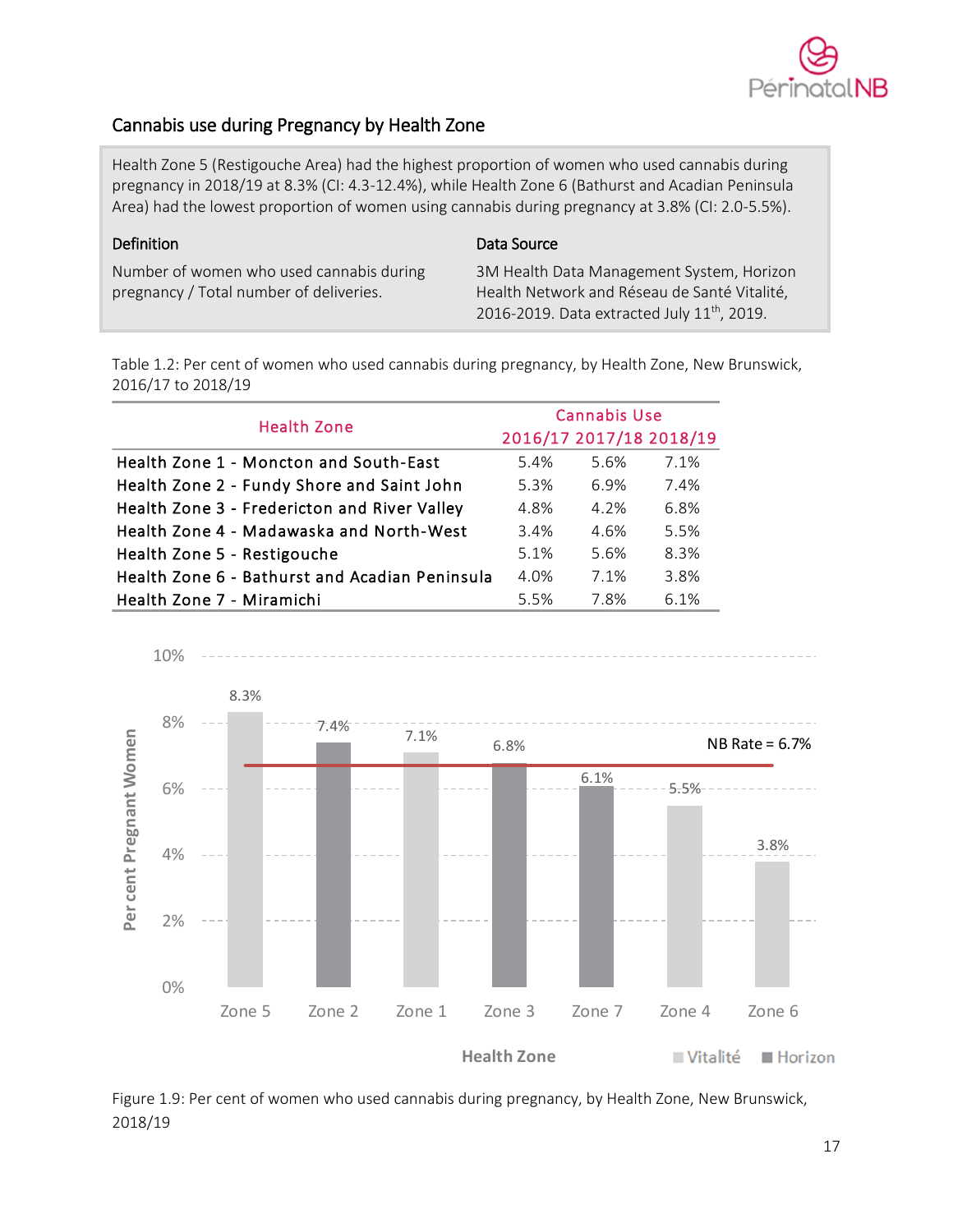

# <span id="page-18-0"></span>Chapter 2 Labour and Delivery

# <span id="page-18-1"></span>C-Section Rate by Birthing Hospital

The overall provincial C-section rate has remained stable over the past 5 years, ranging from 27.4% to 28.7% from 2014/15 to 2018/19. These rates are comparable to the national rate of 28.8% reported by the Canadian Institute for Health Information (CIHI) for 2017/18.

### Definition

### Data Source

Number of C-section deliveries performed at each birthing hospital / Total number of deliveries performed at each birthing hospital. 3M Health Data Management System, Horizon Health Network and Réseau de Santé Vitalité, 2018-2019. Data extracted August 27, 2019.



Figure 2.1: Per cent of deliveries by C-section, by birthing hospital, New Brunswick, 2018/19

Table 2.1: Percent of deliveries by C-section, by birthing hospital, New Brunswick, 2014/15 to 2018/19

| <b>Birthing Facility</b>                         | <b>C-Section Rate</b> |                                         |       |       |       |  |
|--------------------------------------------------|-----------------------|-----------------------------------------|-------|-------|-------|--|
|                                                  |                       | 2014/15 2015/16 2016/17 2017/18 2018/19 |       |       |       |  |
| Campbellton Regional Hospital                    | 30.6%                 | 23.6%                                   | 29.3% | 30.3% | 32.9% |  |
| <b>Chaleur Regional Hospital</b>                 | 33.3%                 | 32.6%                                   | 33.7% | 39.1% | 33.8% |  |
| Dr. Everett Chalmers Regional Hospital           | 30.0%                 | 30.4%                                   | 28.9% | 32.2% | 32.4% |  |
| Dr. Georges-L.-Dumont University Hospital Centre | 30.1%                 | 30.5%                                   | 34.5% | 28.5% | 31.4% |  |
| <b>Edmundston Regional Hospital</b>              | 24.0%                 | 29.0%                                   | 28.9% | 32.7% | 28.0% |  |
| Miramichi Regional Hospital                      | 34.3%                 | 32.4%                                   | 31.9% | 32.3% | 34.2% |  |
| The Moncton Hospital                             | 27.8%                 | 31.5%                                   | 28.6% | 32.2% | 31.8% |  |
| Saint John Regional Hospital                     | 21.2%                 | 19.5%                                   | 19.9% | 19.5% | 18.4% |  |
| <b>Upper River Valley Hospital</b>               | 23.1%                 | 30.7%                                   | 24.2% | 26.5% | 26.0% |  |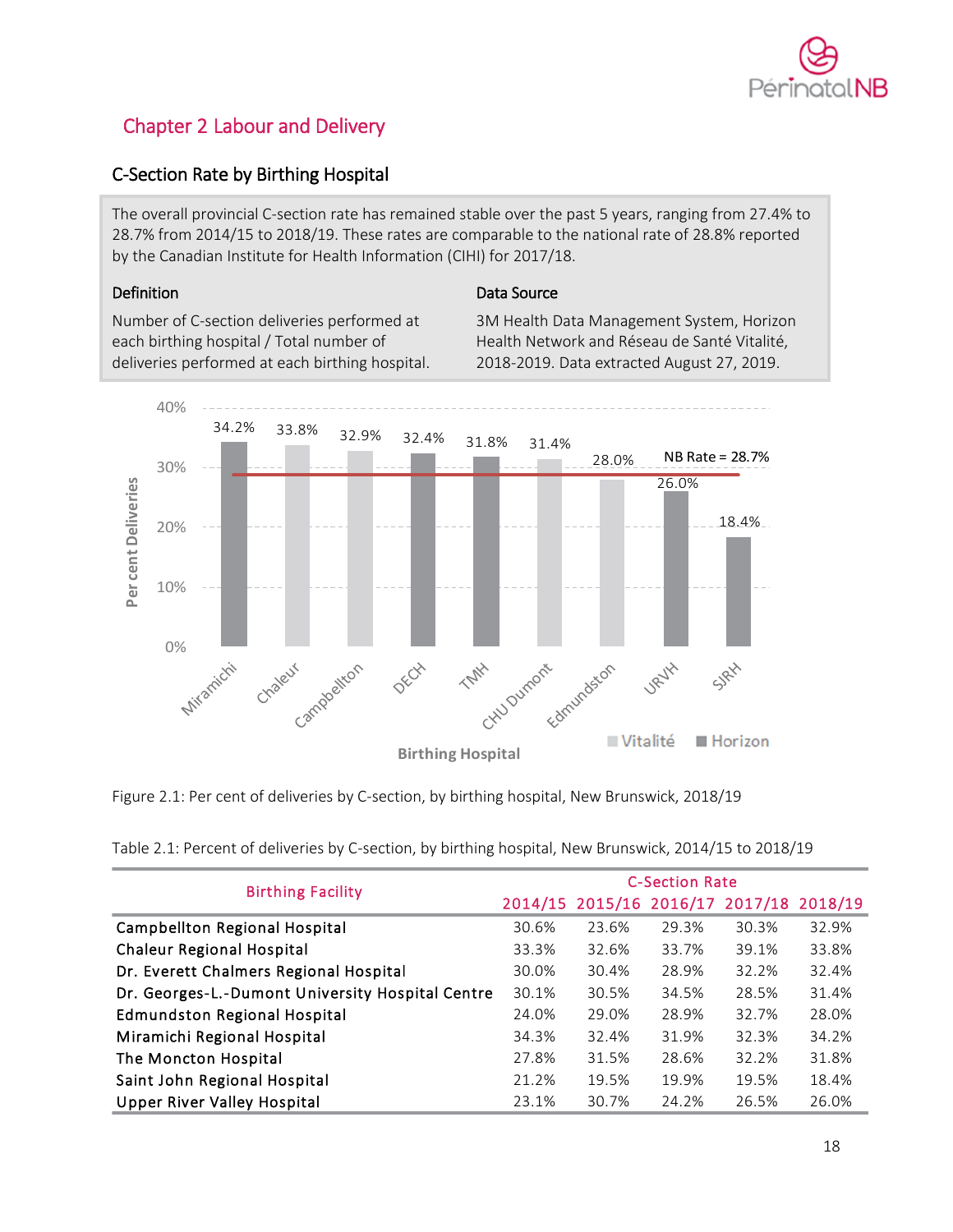

# <span id="page-19-0"></span>Primary and Repeat C-Section Rate

The proportion of primary c-sections in New Brunswick has increased over the last 5 years from 17.7% (CI: 16.7-18.7%) in 2014/15 to 19.7% (CI: 18.7-20.8%) in 2018/19, while the proportion of repeat csections has decreased from 87.3% (CI: 85.2-89.4%) in 2014/15 to 82.7% (CI: 80.2-85.2%) in 2018/19.

The primary C-section rate for Canada in 2017/18 was 19.4%, while the Repeat C-Section Rate was  $81.3\%$ <sup>1</sup>.

### Definition

Data Source

*Primary C-Section Rate:* Number of primary C-sections / Number of deliveries to women who have not had a previous Csection.

*Repeat C-section Rate:* Number of repeat C-sections / Number of deliveries to women who have had at least one previous C-section.

### 3M Health Data Management System, Horizon Health Network and Réseau de Santé Vitalité, 2014-2019. Data extracted August 27, 2019.

### Reference

1. Quickstats – Childbirth Indicators by Place of Residence. Canadian Institute for Health Information. Accessed on: September 20, 2019.



### Primary C-Section Rate **Repeat C-Section Rate** Repeat C-Section Rate

Figure 2.2: Percent of Primary and Repeat C-sections, New Brunswick, 2014/15 to 2018/19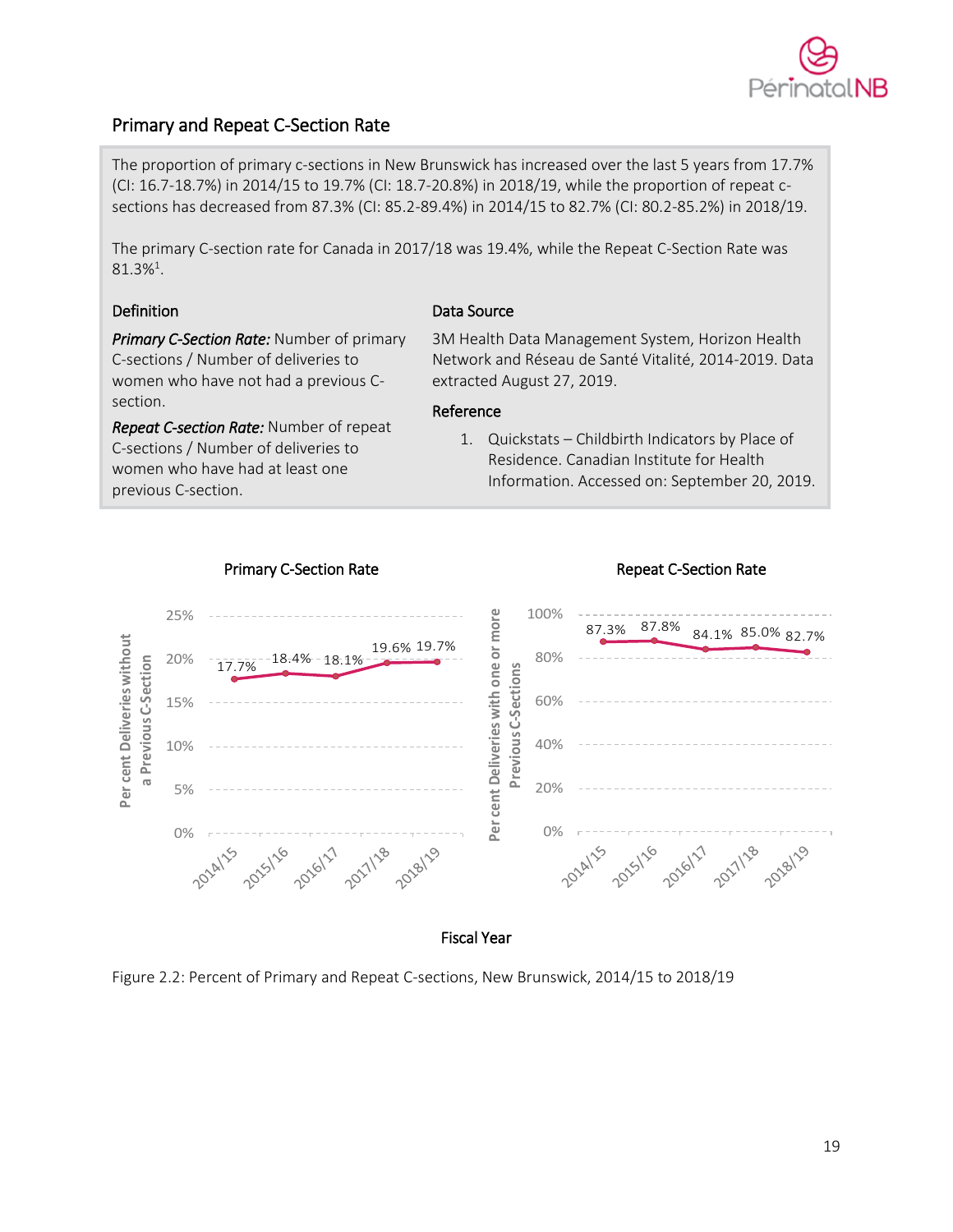

# <span id="page-20-0"></span>Vaginal Birth after C-Section (VBAC)

The provincial VBAC Attempt rate increased from 16.9% (CI: 14.5-19.2%) in 2014/15 to 21.1% (CI: 18.4-23.8%) in 2018/19. As well, VBAC success rate increased from 75.3% (CI: 68.7-82.0%) in 2014/15 to 81.9% (CI: 76.4-87.4%) in 2018/19. Due to limitations in data capture, we are unable to calculate VBAC rates out of the number of VBAC eligible women.

### Definition

*Crude VBAC Rate:* Number of VBAC deliveries / Number of deliveries with a previous C-section.

*Attempted VBAC Rate:* Number of attempted (failed or successful) VBAC deliveries / Number of deliveries with a previous C-section.

*VBAC Success Rate:* Number of VBAC deliveries / Number of attempted VBAC deliveries.

### Data Source

3M Health Data Management System, Horizon Health Network and Réseau de Santé Vitalité, 2014-2019. Data extracted August 27, 2019.

Table 2.2: VBAC crude rate, VBAC attempt rate, and VBAC success rate, New Brunswick, 2014/15 to 2018/19

| Location                 | <b>VBAC Deliveries</b> |                                         |       |       |       |  |  |
|--------------------------|------------------------|-----------------------------------------|-------|-------|-------|--|--|
|                          |                        | 2014/15 2015/16 2016/17 2017/18 2018/19 |       |       |       |  |  |
| Crude VBAC Rate          | 12.7%                  | $12.2\%$                                | 15.9% | 14.9% | 17.3% |  |  |
| <b>VBAC Attempt Rate</b> | 16.9%                  | 17.9%                                   | 19.3% | 17.4% | 21.1% |  |  |
| <b>VBAC Success Rate</b> | 75.3%                  | 68.0%                                   | 82.5% | 85.5% | 819%  |  |  |

Table 2.3: VBAC crude rate, VBAC attempt rate, and VBAC success rate, by birthing hospital, New Brunswick, 2018/19

|                                        | <b>VBAC Deliveries by Birthing Hospital</b> |                                                     |       |  |  |
|----------------------------------------|---------------------------------------------|-----------------------------------------------------|-------|--|--|
| <b>Birthing Facility</b>               |                                             | Crude VBAC Rate VBAC Attempt Rate VBAC Success Rate |       |  |  |
| <b>Campbellton Regional Hospital</b>   | NR.                                         | N <sub>R</sub>                                      | 0.0%  |  |  |
| <b>Chaleur Regional Hospital</b>       | NR.                                         | 14.5%                                               | NR.   |  |  |
| Dr. Everett Chalmers Regional Hospital | 13.4%                                       | 16.6%                                               | 80.9% |  |  |
| Dr. Georges-L. Dumont Hospital         | 20.0%                                       | 23.2%                                               | 86.4% |  |  |
| <b>Edmundston Regional Hospital</b>    | NR.                                         | N <sub>R</sub>                                      | NR.   |  |  |
| Miramichi Regional Hospital            | NR.                                         | 13.2%                                               | NR.   |  |  |
| The Moncton Hospital                   | 16.0%                                       | 21.7%                                               | 73.7% |  |  |
| Saint John Regional Hospital           | 39.2%                                       | 39.9%                                               | 98.4% |  |  |
| <b>Upper River Valley Hospital</b>     | $0.0\%$                                     | $0.0\%$                                             | NA.   |  |  |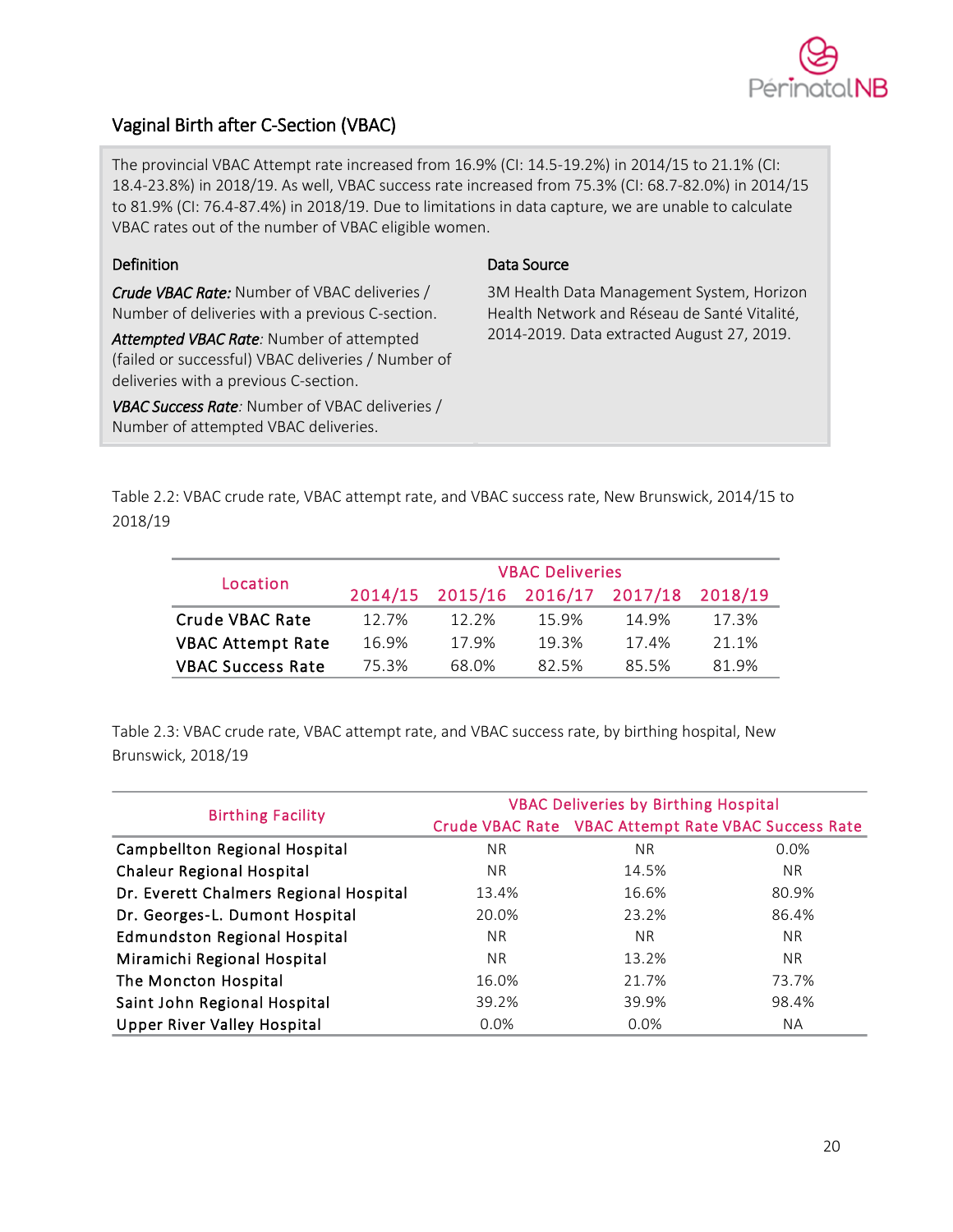

# <span id="page-21-0"></span>Low-Risk Term Repeat C-sections Between 37 and 39 Weeks Gestation

This indicator evaluates the percent of low-risk elective repeat C-sections delivered at term, but prior to 39 weeks. 'Low-risk' is defined as singleton deliveries to mothers without any obstetrical or maternal complications in pregnancy, including placenta previa, malpresentation of fetus or abnormal lie, hypertension, pre-eclampsia, eclampsia, diabetes mellitus, disproportion or abnormality of maternal pelvic organs, fetal abnormalities or problems, and decreased fetal movements.

This rate has remained steady in New Brunswick over the past 5 years ranging from 31.8% (CI: 27.9- 35.7%) in 2014/15 to 32.9% (CI: 28.3-37.5%) in 2018/19.

A 2009 study published in the New England Journal of Medicine found that repeat elective caesareans (with no indication for immediate or early delivery) performed between 37 and 38 weeks completed gestation had an increased rate of adverse outcomes, such as increased rate of mechanical ventilation, newborn sepsis, hypoglycemia, and admission to the neonatal ICU<sup>1</sup>.

### **Definition**

### Data Source

Number of low-risk elected repeat Csections delivered between 37 and 39 weeks gestation (37+0 to 38+6) / Total number of low-risk elected repeat C-sections delivered at term (>=37 weeks gestation).

3M Health Data Management System, Horizon Health Network and Réseau de Santé Vitalité, 2014-2019. Data extracted July  $11<sup>th</sup>$ , 2019.

### Reference

1. Tita, et al. *Timing of Elective Repeat Cesarean Delivery at Term and Neonatal Outcomes.* The New England Journal of Medicine; 360(2).



Figure 2.3: Percent of term low-risk repeat C-sections delivered between 37 and 39 weeks gestation, by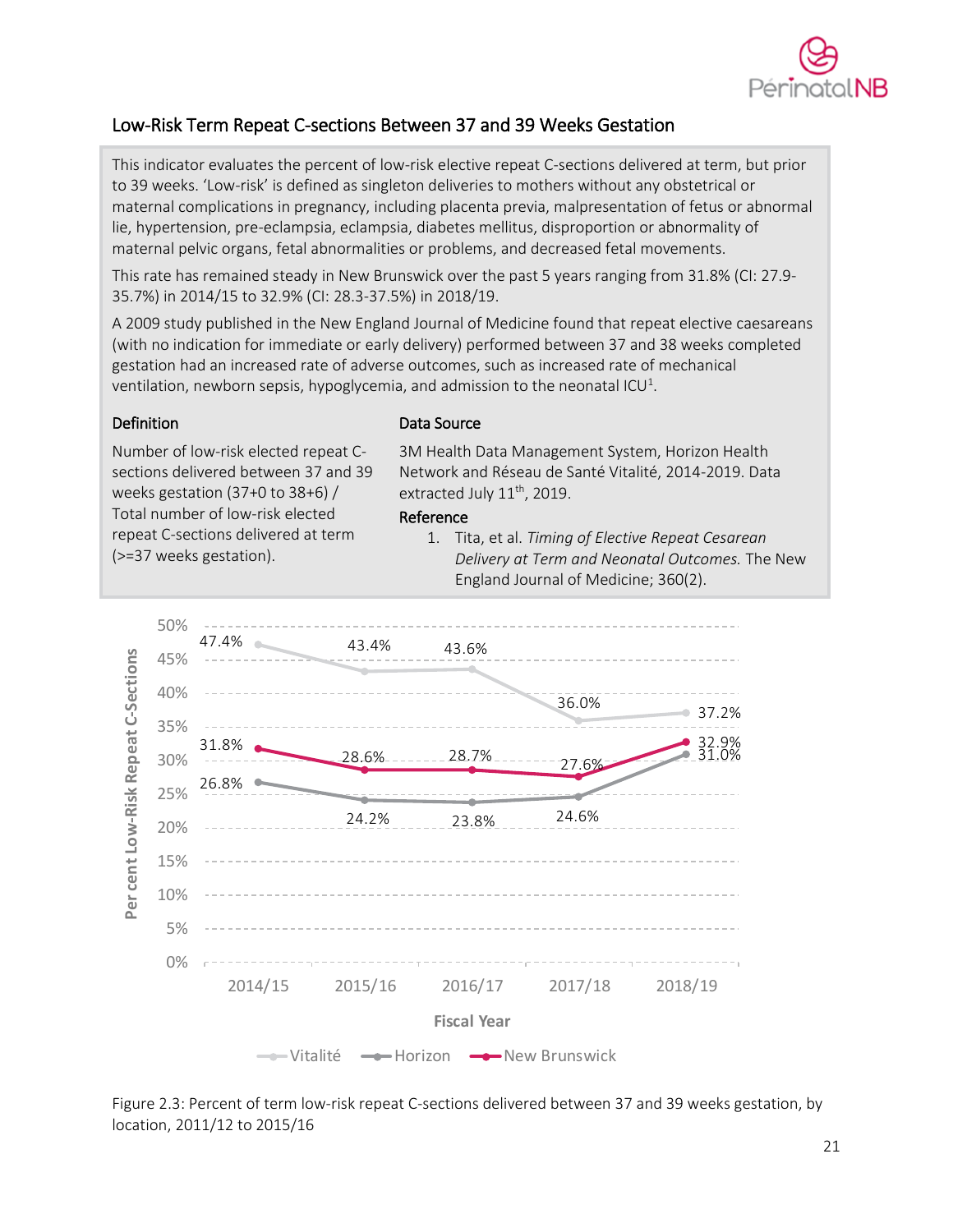

# <span id="page-22-0"></span>Low-Risk Term Repeat C-Sections Between 37 and 39 Weeks Gestation by Birthing Hospital

Table 2.4: Per cent of term low-risk repeat c-sections delivered between 37 and 39 weeks gestation, by birthing hospital, 2014/15 to 2018/19

|                                                  | Low-Risk Term Repeat C-Sections 37-39 Weeks |           |           |           |           |
|--------------------------------------------------|---------------------------------------------|-----------|-----------|-----------|-----------|
| <b>Birthing Facility</b>                         | 2014/15                                     | 2015/16   | 2016/17   | 2017/18   | 2018/19   |
| Campbellton Regional Hospital                    | 58.8%                                       | <b>NR</b> | <b>NR</b> | <b>NR</b> | <b>NR</b> |
| <b>Chaleur Regional Hospital</b>                 | 34.1%                                       | 52.6%     | 51.6%     | 39.0%     | 50.0%     |
| Dr. Everett Chalmers Regional Hospital           | 22.9%                                       | 20.1%     | 21.0%     | 23.0%     | 28.2%     |
| Dr. Georges-L.-Dumont University Hospital Centre | 51.0%                                       | 43.6%     | 44.0%     | 44.1%     | 37.0%     |
| <b>Edmundston Regional Hospital</b>              | 56.5%                                       | 29.2%     | 50.0%     | 31.8%     | NR.       |
| Miramichi Regional Hospital                      | 70.0%                                       | 45.6%     | 56.4%     | 50.0%     | 55.0%     |
| The Moncton Hospital                             | 28.8%                                       | 33.7%     | 25.9%     | 27.7%     | 30.0%     |
| Saint John Regional Hospital                     | 14.3%                                       | 14.3%     | 11.9%     | 20.0%     | 19.5%     |
| <b>Upper River Valley Hospital</b>               | 21.2%                                       | NR.       | <b>NR</b> | NR.       | NR.       |



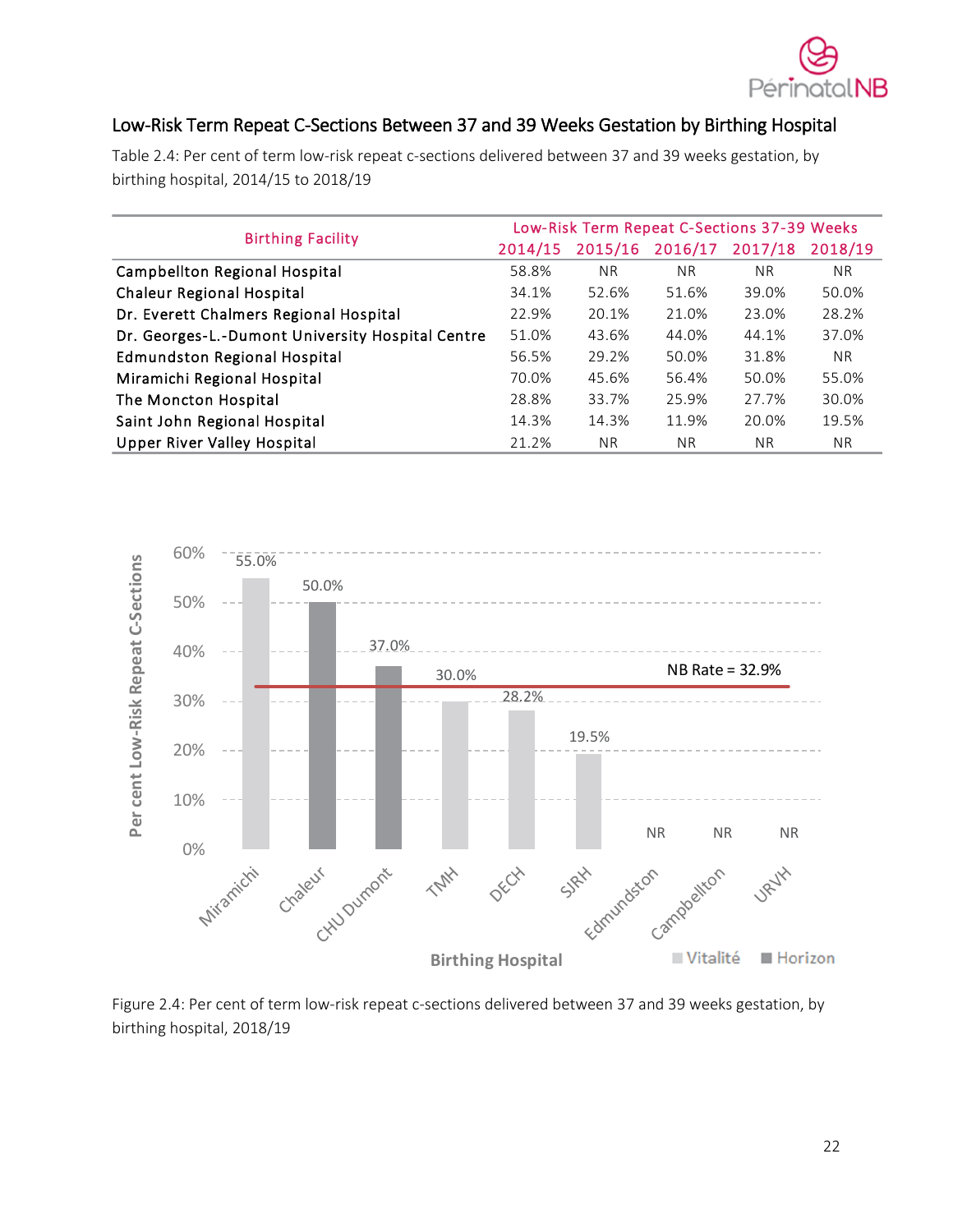

# <span id="page-23-0"></span>Episiotomy Rate in Singleton Vaginal Deliveries

The provincial rate of episiotomy has remained relatively stable in the past 5 years. An episiotomy is an incision made in the perineum during childbirth, often used during an operative vaginal delivery such as the use of forceps or vacuum. Research has shown that there is no evidence supporting routine use of episiotomy<sup>1</sup>.

### Definition

Number of singleton vaginal deliveries that received an episiotomy / Total number of singleton vaginal deliveries.

### Data Source

3M Health Data Management System, Horizon Health Network and Réseau de Santé Vitalité, 2014-2019. Data extracted July  $11^{\text{th}}$ , 2019.

### References

1. SOGC joint policy statement on normal childbirth, 2008; Carroli G, Mignini L. *Episiotomy for vaginal birth.* Cohrane Database Syst Rev 2009; (1): CD000081



Figure 2.5: Rate of episiotomy in singleton vaginal deliveries, by location, 2014/15 to 2018/19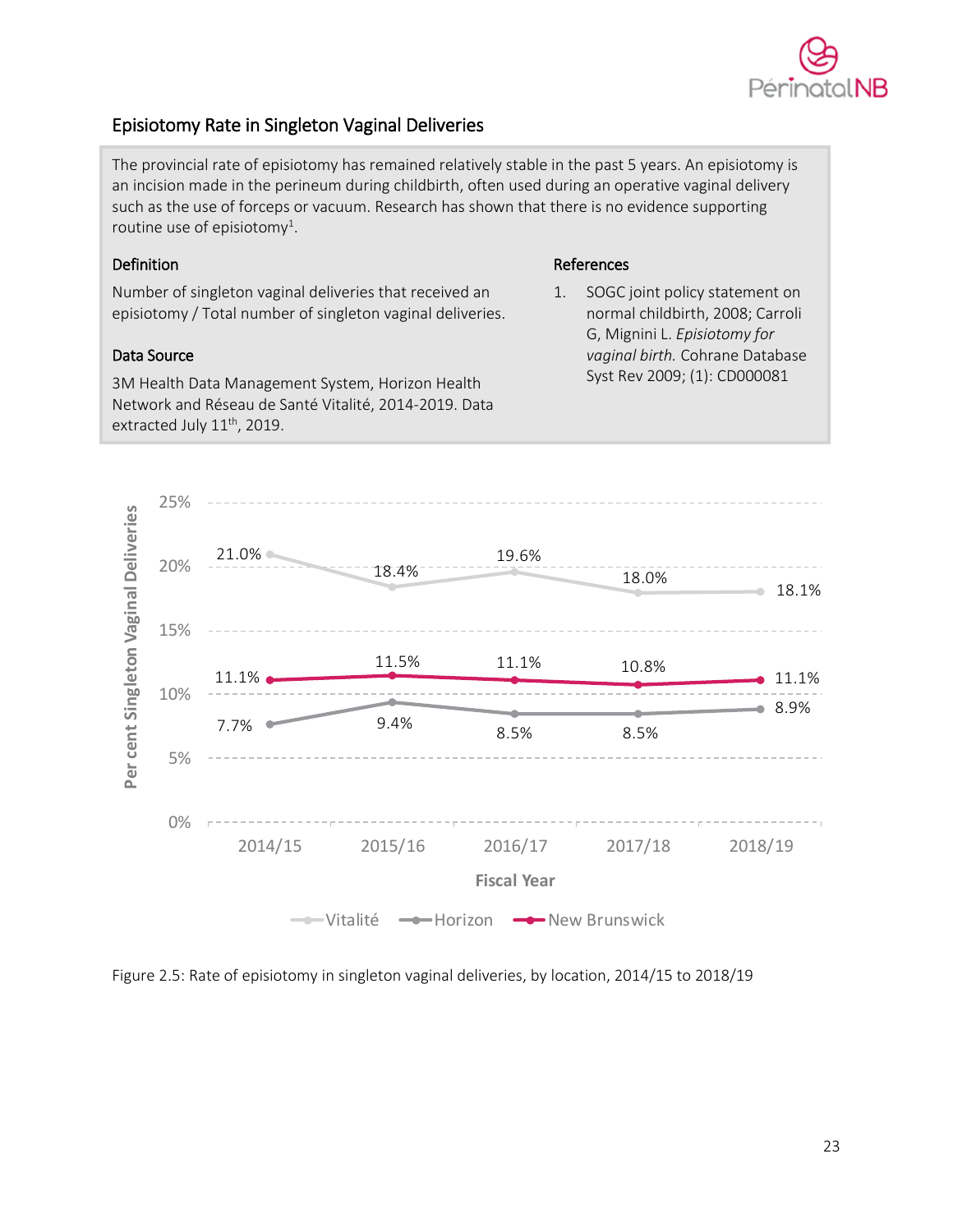

# <span id="page-24-0"></span>Episiotomy Rate in Singleton Vaginal Deliveries by Birthing Hospital

Table 2.5: Episiotomy rate in singleton vaginal deliveries, by birthing hospital, 2014/15 to 2018/19

|                                                  | Episiotomy     |           |                |           |         |
|--------------------------------------------------|----------------|-----------|----------------|-----------|---------|
| <b>Birthing Facility</b>                         | 2014/15        | 2015/16   | 2016/17        | 2017/18   | 2018/19 |
| Campbellton Regional Hospital                    | 55.2%          | 51.1%     | 47.6%          | 51.3%     | 46.1%   |
| <b>Chaleur Regional Hospital</b>                 | 22.8%          | 20.4%     | 18.4%          | 15.9%     | 15.1%   |
| Dr. Everett Chalmers Regional Hospital           | 6.9%           | 9.8%      | 8.5%           | 8.1%      | 9.2%    |
| Dr. Georges-L.-Dumont University Hospital Centre | 6.6%           | 6.0%      | 6.7%           | 6.5%      | 5.0%    |
| <b>Edmundston Regional Hospital</b>              | 27.3%          | 20.2%     | 27.4%          | 21.2%     | 28.7%   |
| Miramichi Regional Hospital                      | 17.5%          | 17.3%     | 9.5%           | 8.6%      | 9.9%    |
| The Moncton Hospital                             | 9.0%           | 11.7%     | 12.9%          | 12.9%     | 12.8%   |
| Saint John Regional Hospital                     | 6.7%           | 6.9%      | 5.9%           | 6.7%      | 6.5%    |
| <b>Upper River Valley Hospital</b>               | N <sub>R</sub> | <b>NR</b> | N <sub>R</sub> | <b>NR</b> | NR.     |
|                                                  |                |           |                |           |         |



Figure 2.6: Episiotomy rate in singleton vaginal deliveries, by birthing hospital, 2018/19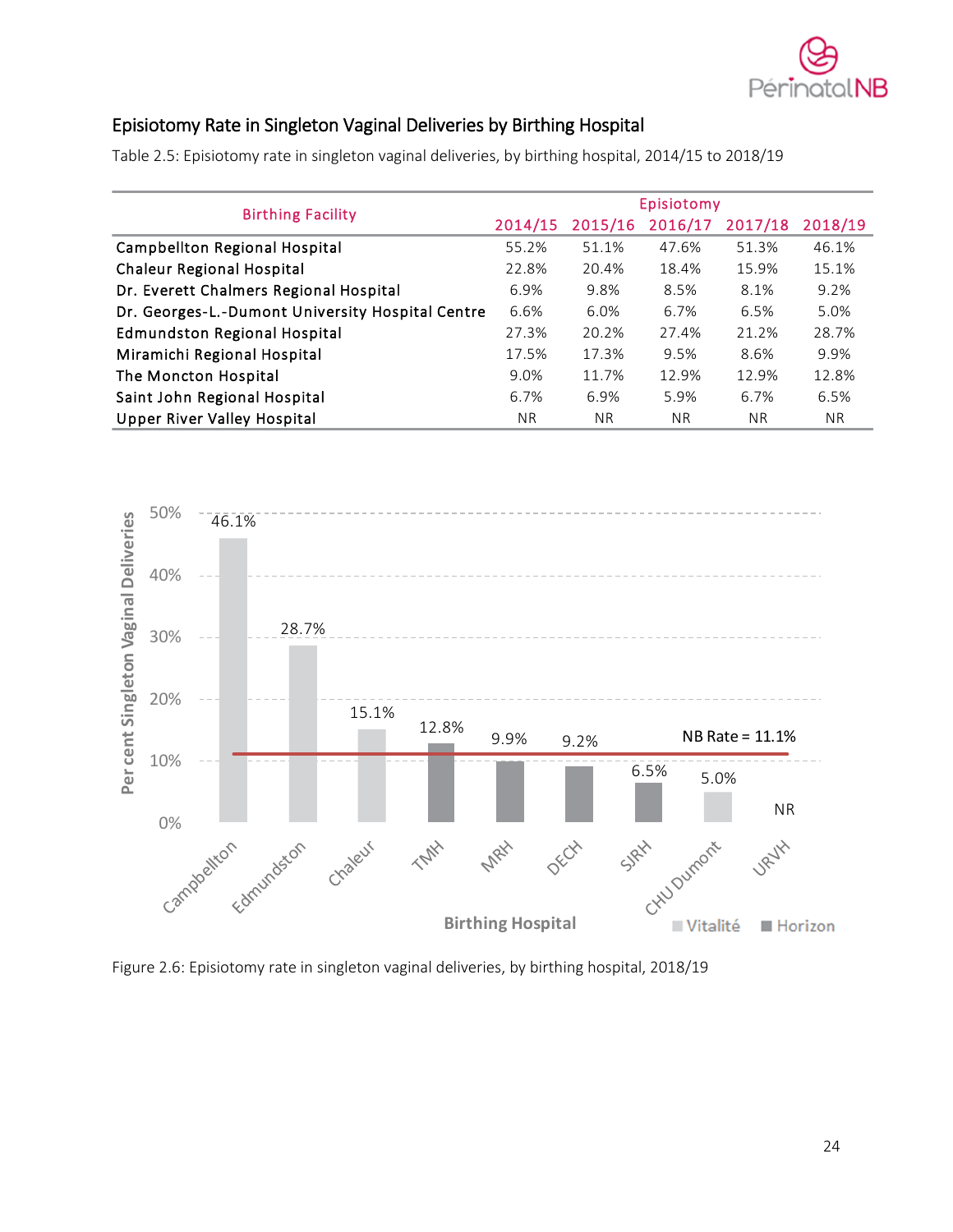

# <span id="page-25-0"></span>Induction Rate

The induction rate in New Brunswick has steadily increased from 31.5% (CI: 30.4-32.6%) in 2016/17 to 35.8% (CI: 34.6-37.0%) in 2018/19. Miramichi Regional Hospital had the highest induction rate in 2018/19 at 44.4% (CI: 39.7-49.2%), while Campbellton Regional Hospital had the lowest rate at 20.9% (CI: 15.7-26.2%).

Induction of labour is the use of artificial means to start the labour process<sup>1</sup>. There are risks associated with induction of labour, such as, bacterial infection of the uterus, birth of a preterm baby when dating is inaccurate, and in some cases caesarean section<sup>1</sup>.

### Definition

#### Data Source

Number of women who are induced for delivery / Total number of deliveries.

3M Health Data Management System, Horizon Health Network and Réseau de Santé Vitalité, 2016-2019. Data extracted July  $11<sup>th</sup>$ , 2019.

### References

1. Induction. SOGC Information website [www.pregnancyinfo.ca/birth/labor/induction.](http://www.pregnancyinfo.ca/birth/labor/induction) Accessed on: September 11, 2019.



Figure 2.7: Rate of induction for delivery, by location, 2014/15 to 2018/19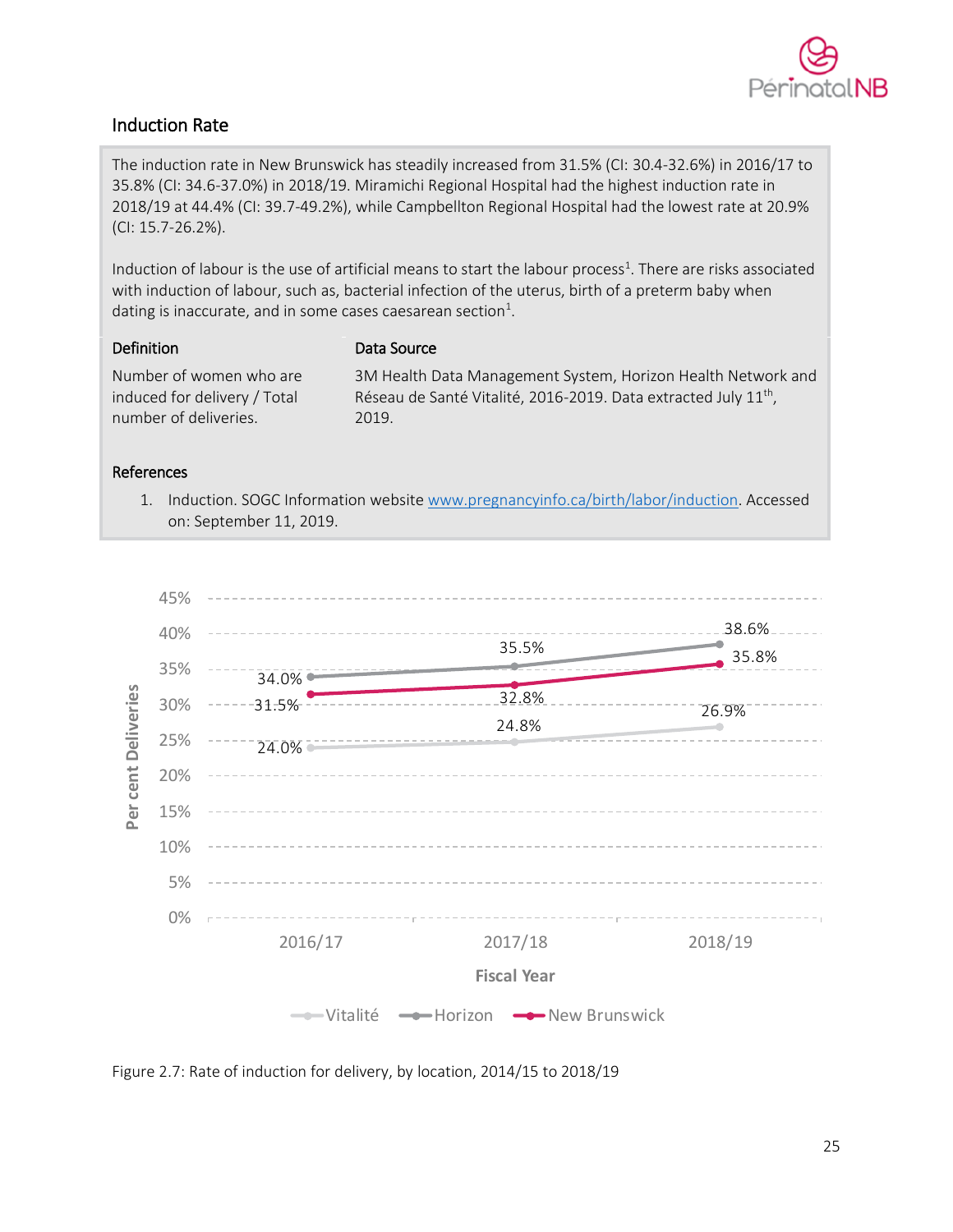

# <span id="page-26-0"></span>Induction Rate by Birthing Hospital

Table 2.6: Induction rate, by birthing hospital, 2014/15 to 2018/19

|                                                  | <b>Induction Rate</b> |         |         |  |  |
|--------------------------------------------------|-----------------------|---------|---------|--|--|
| <b>Birthing Facility</b>                         | 2016/17               | 2017/18 | 2018/19 |  |  |
| Campbellton Regional Hospital                    | 11.5%                 | 19.9%   | 20.9%   |  |  |
| Chaleur Regional Hospital                        | 30.5%                 | 28.3%   | 29.5%   |  |  |
| Dr. Everett Chalmers Regional Hospital           | 41.9%                 | 43.0%   | 44.1%   |  |  |
| Dr. Georges-L.-Dumont University Hospital Centre | 22.2%                 | 24.6%   | 29.9%   |  |  |
| <b>Edmundston Regional Hospital</b>              | 26.5%                 | 23.8%   | 22.2%   |  |  |
| Miramichi Regional Hospital                      | 40.3%                 | 45.9%   | 44.4%   |  |  |
| The Moncton Hospital                             | 28.3%                 | 28.4%   | 32.8%   |  |  |
| Saint John Regional Hospital                     | 30.7%                 | 32.8%   | 37.8%   |  |  |
| <b>Upper River Valley Hospital</b>               | 22.5%                 | 29.4%   | 28.5%   |  |  |



Figure 2.8: Induction rate, by birthing hospital, 2018/19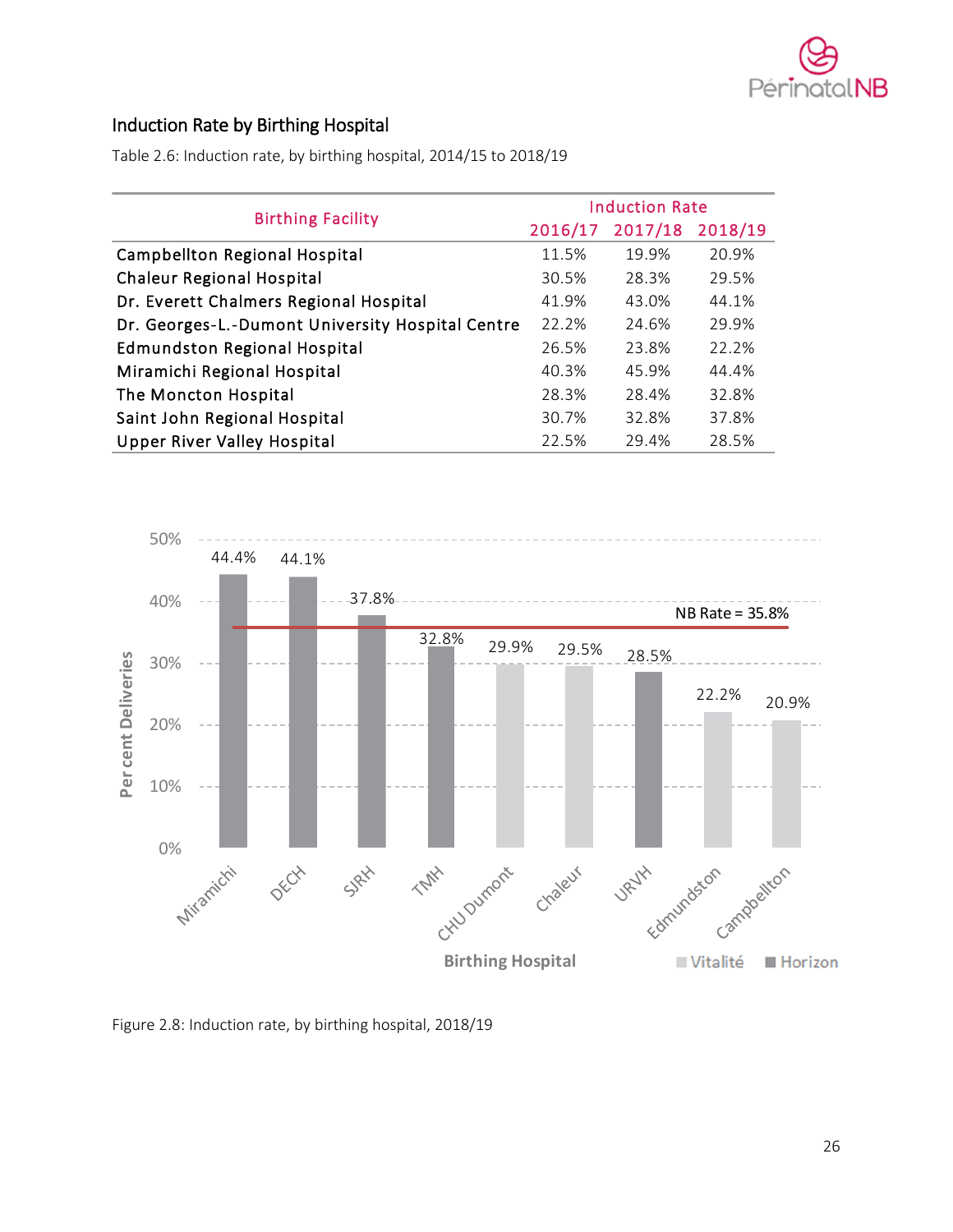

# <span id="page-27-0"></span>Chapter 3 Newborn Health

# <span id="page-27-1"></span>Total Births

In accordance with the number of deliveries, the total number of live births has decreased over the past five years, from 6931 to 6355. The number of stillbirths has fluctuated over the past five years and refers to deliveries equal or greater than 20 weeks gestation without signs of life. Note, these numbers include stillbirths and livebirths that resulted from an Interruption of Pregnancy at 20 weeks or greater.

### Definition

### Data Source

The total number of live births and stillbirths in New Brunswick.

3M Health Data Management System, Horizon Health Network and Réseau de Santé Vitalité, 2014-2019. Data extracted July  $8<sup>th</sup>$ , 2019.



 $\longrightarrow$  Live Births  $\longrightarrow$  Stillbirths

Figure 3.1: Total number of live births and stillbirths, New Brunswick, 2014/15 to 2018/19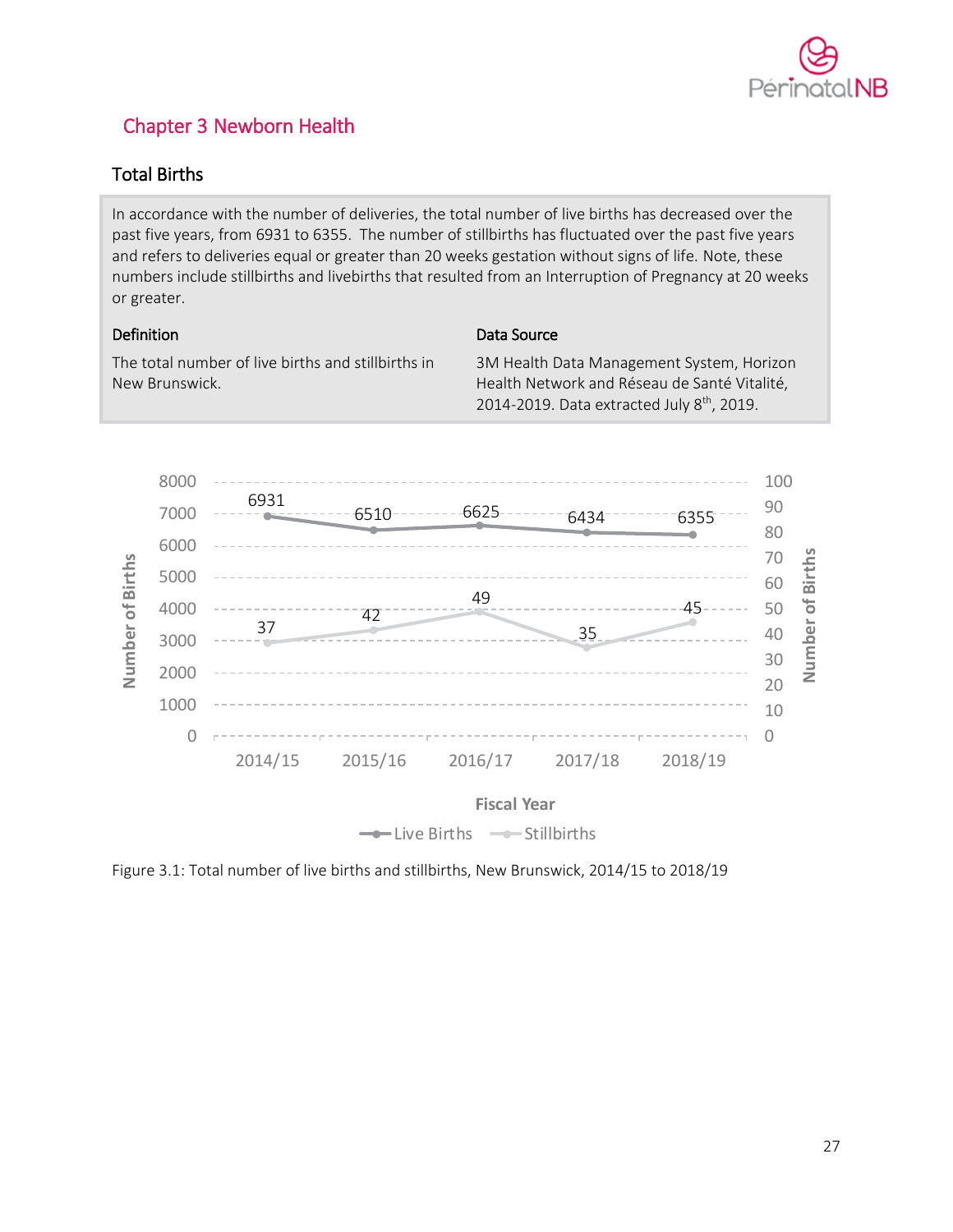

# <span id="page-28-0"></span>Pre-Term Birth Rate

The pre-term birth rate has remained relatively stable in the past 5 years, ranging from a low of 7.4% (CI: %) in 2015/16 and a high of 8.3% (CI: %) in 2017/18. The provincial rate is in keeping with the national rate, reported at 8.0% for 2017/18<sup>1</sup>.

### Definition

Number of live births that were born pre-term (prior to 32 and 37 weeks gestation) / Total number of live births.

### Data Source

3M Health Data Management System, Horizon Health Network and Réseau de Santé Vitalité, 2014-2019. Data extracted July  $8<sup>th</sup>$ , 2019.

### Reference

1. Quickstats – Childbirth Indicators by Place of Residence. Canadian Institute for Health Information. Accessed on: September 20, 2019.



Figure 3.2: Per cent of babies born prior to 32 weeks gestation and 37 weeks gestation, New Brunswick, 2014/15 to 2018/19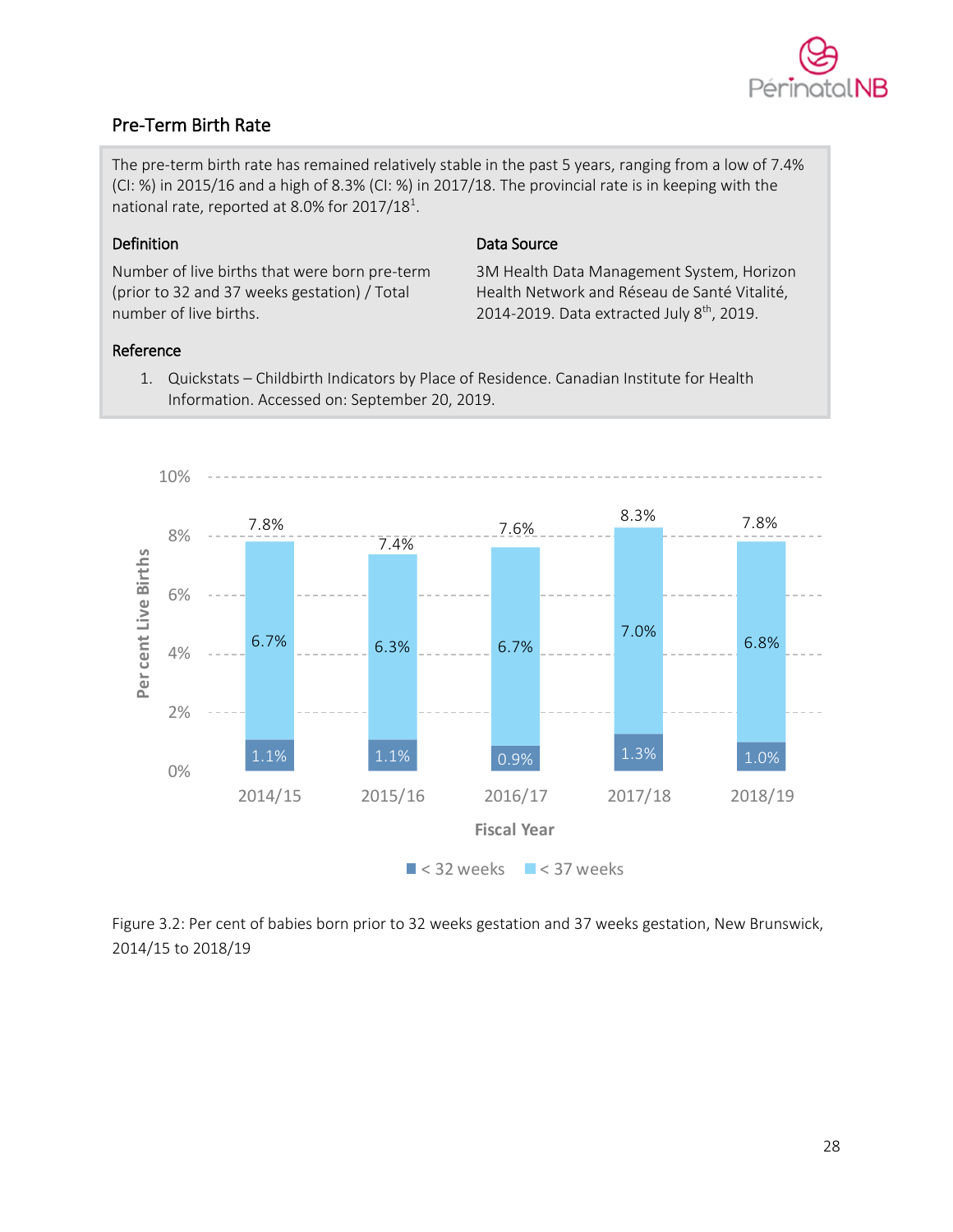

# <span id="page-29-0"></span>Birth Weight Percentile for Gestational Age

Infants born in the 90<sup>th</sup> percentile are considered to be large for gestational age. At a rate of 11.1% in 2018/19, this indicates a shift towards babies being born larger in New Brunswick than in an average population. This is possibly due to the increased rates of Diabetes during pregnancy within the province. Diabetes, if uncontrolled during pregnancy, can lead to newborns being born large for gestational age. It is of note that PHAC reported a Canadian National Rate of 10.2% of babies born in the 90<sup>th</sup> percentile in 2014, following a nine year decreasing trend<sup>1</sup>.

### Definition

Number of births in the 3<sup>rd</sup>, 10<sup>th</sup>, 90<sup>th</sup>, and 97<sup>th</sup> percentiles for sex and birth weight (according to the Canadian Perinatal Surveillance System Birth Weight growth chart<sup>2</sup>) / Total number of live births.

### Data Source

15%

3M Health Data Management System, Horizon Health Network and Réseau de Santé Vitalité, 2014-2019. Data extracted July 8<sup>th</sup>, 2019.

### References

- 1. Public Health Agency of Canada. Perinatal Health Report, 2017 edition. Ottawa, 2017.
- 2. Public Health Agency of Canada, 2001. *Birth Weight for Gestational Age.* Retrieved from http://www.phacaspc.gc.ca/rhs-ssg/bwgapnag/pdf/bwga-pnag\_e.pdf (accessed September 29<sup>th</sup>, 2016.).



Figure 3.3: Size percentile for gestational age at time of delivery, New Brunswick, 2014/15 to 2018/19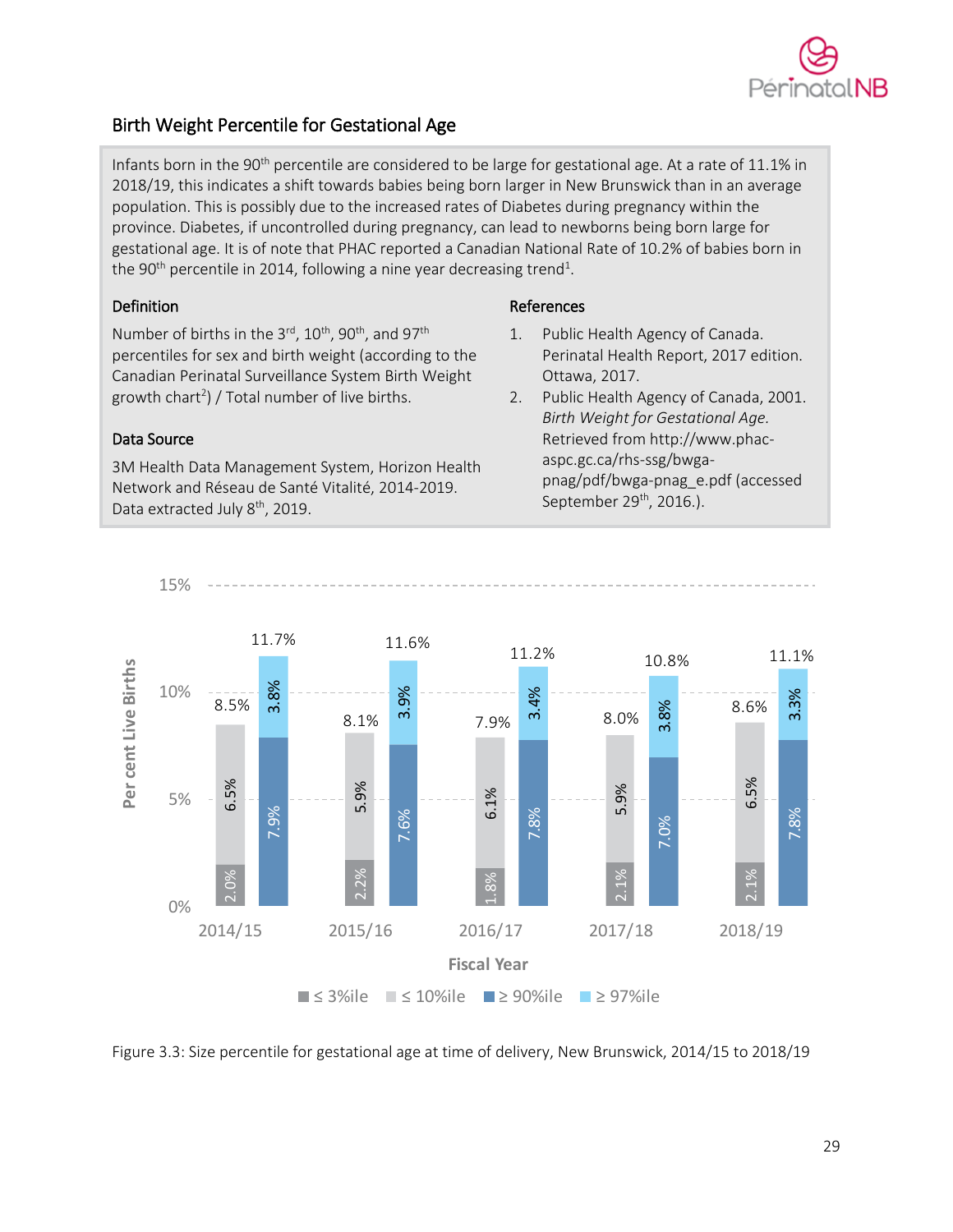

# <span id="page-30-0"></span>Primary SCU/NICU Admission by Regional Health Authority

The number of SCU/NICU admissions was counted differently at the provincial, RHA and hospital level. The provincial rate counted each infant as one SCU/NICU admission regardless of the number of transfers, and is therefore the true rate of SCU/NICU admissions per live births in New Brunswick. At the RHA level, SCU/NICU admissions were counted only once if the infant was transferred within the same RHA, however they were counted once per RHA if they were transferred between Horizon and Vitalité.

Please note that Special Care Unit (SCU) admissions at the Dr. Georges-L. Dumont University Hospital Centre and the Miramichi Regional Hospital are not included in reported rates for Vitalité, Horizon and New Brunswick prior to 2016/17 due to lack of data capture in the 3M Health Data Management System. The denominator of 'total live births' was also adjusted to exclude any births occurring at these two hospitals for these years. Please see "Notes and Limitations" (page 4) for definitions of SCU and NICU.

### Definition

Number of infants equal or less than 28 days of age with at least one SCU/NICU admission / Total number of live-born infants admitted to hospital in the first 28 days of life. This includes all hospital births and any admissions to pediatrics, an SCU or a NICU.

### Data Source

3M Health Data Management System, Horizon Health Network and Réseau de Santé Vitalité, 2014-2019. Data extracted July 16<sup>th</sup>, 2019.



Figure 3.4: Per cent of live born infants admitted to SCU/NICU in the first 28 days of life, by location, New Brunswick and Canada, 2014/15 to 2018/19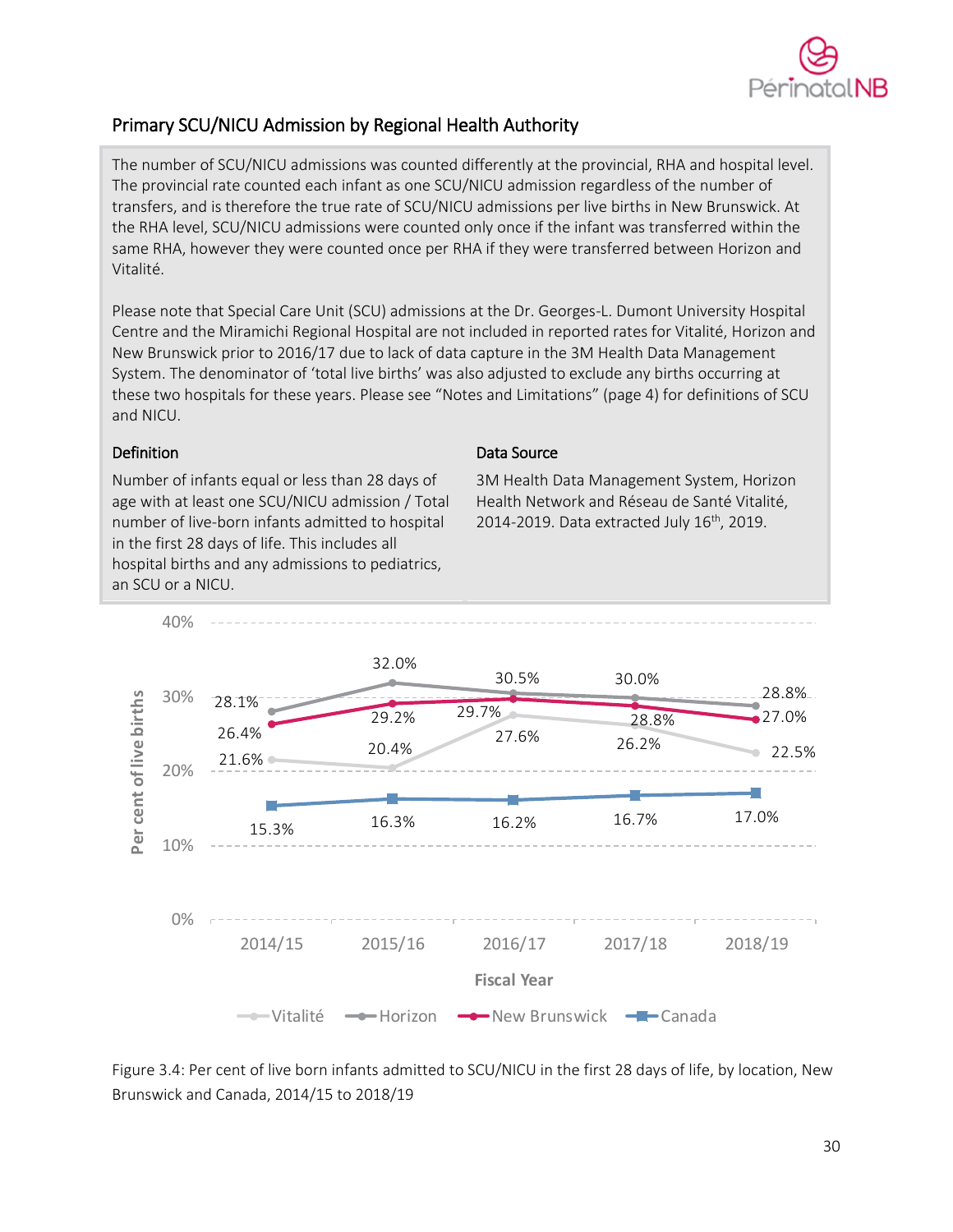

# <span id="page-31-0"></span>Primary SCU/NICU Admissions by Birthing Hospital

SCU/NICU admissions were counted once per hospital, even if a transfer occurred. Given that the three MIS designated NICUs (The Moncton Hospital, Dr. Everett Chalmers Regional Hospital, and Saint John Regional Hospital) are able to take care of infants requiring a higher level of care, we would expect to see their rates higher than the other facilities with a SCU. The only facility without a NICU or SCU within New Brunswick is Upper River Valley Hospital.

### Definition

60%

Data Source

Number of infants equal or less than 28 days of age with at least one SCU/NICU admission / Total number of live born infants admitted to hospital in the first 28 days of life.

3M Health Data Management System, Horizon Health Network and Réseau de Santé Vitalité, 2014-2019. Data extracted July  $16<sup>th</sup>$ , 2019.

Table 3.1: Per cent of live born infants admitted to SCU/NICU within the first 28 days of life, by birthing hospital, New Brunswick, 2014/15 to 2018/19

| <b>Birthing Facility</b>                         | <b>Primary Special Care Nursery/NICU Admission</b> |           |         |         |         |  |
|--------------------------------------------------|----------------------------------------------------|-----------|---------|---------|---------|--|
|                                                  | 2014/15                                            | 2015/16   | 2016/17 | 2017/18 | 2018/19 |  |
| Campbellton Regional Hospital                    | 29.2%                                              | 19.6%     | 19.8%   | 26.6%   | 21.9%   |  |
| <b>Chaleur Regional Hospital</b>                 | 49.8%                                              | 53.7%     | 58.6%   | 51.3%   | 46.7%   |  |
| Dr. Everett Chalmers Regional Hospital           | 36.5%                                              | 45.4%     | 40.9%   | 35.0%   | 39.1%   |  |
| Dr. Georges-L.-Dumont University Hospital Centre | NА                                                 | <b>NA</b> | 14.8%   | 13.2%   | 14.1%   |  |
| <b>Edmundston Regional Hospital</b>              | 19.8%                                              | 16.3%     | 11.0%   | 18.6%   | 17.4%   |  |
| Miramichi Regional Hospital                      | NA.                                                | <b>NA</b> | 2.9%    | 4.3%    | 5.1%    |  |
| The Moncton Hospital                             | 32.8%                                              | 35.4%     | 32.9%   | 37.0%   | 26.0%   |  |
| Saint John Regional Hospital                     | 28.1%                                              | 29.4%     | 30.0%   | 31.0%   | 31.8%   |  |



Figure 3.5: Per cent of live born infants admitted to SCU/NICU in the first 28 days of life, by birthing hospital, New Brunswick, 2018/19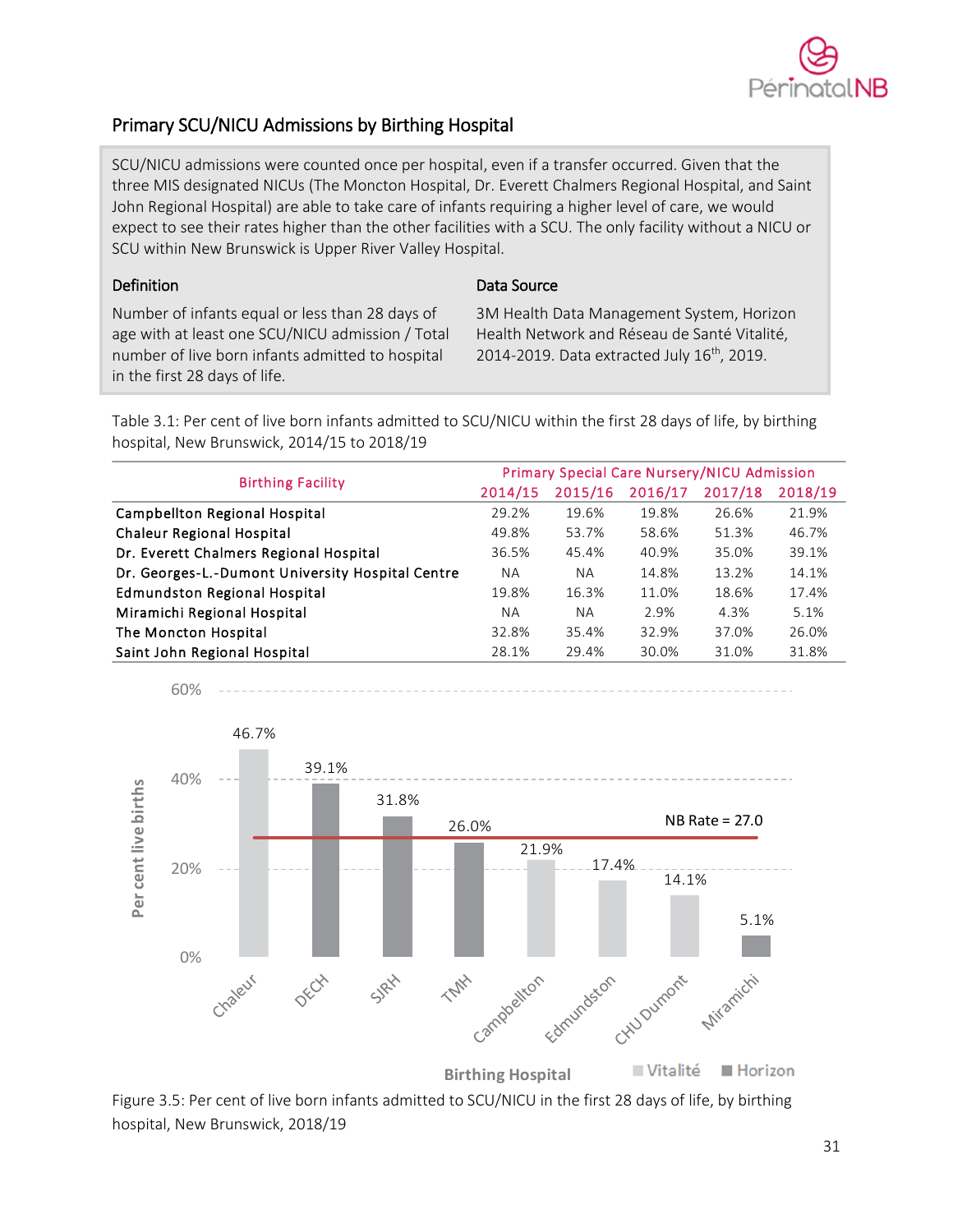

# <span id="page-32-0"></span>Most Responsible Diagnosis for SCU/NICU Admission

These diagnoses relate to specific ICD10 codes in the 3M Health Data Management System and are not intended to capture rates of neonatal health conditions in New Brunswick. These codes are reflective of the practices of New Brunswick hospitals and what health professionals record as the most responsible diagnosis for any SCU/NICU admission. Please note that this list includes only the top 15 most frequently used "most responsible diagnosis" codes out of 128 codes used in 2018/19.

Infants with a most responsible diagnosis of "other preterm infants" is top reason for admission to NICU in 2018/19 at 15.0%, infants with "observation for other suspected diseases and conditions is the second reason at 10.8%.

### Definition

Count of each primary diagnosis for SCU/NICU admission / Number of infants equal or less than 28 days of age with at least one SCU/NICU admission.

Data Source

3M Health Data Management System, Horizon Health Network and Réseau de Santé Vitalité, 2014-2019. Data extracted July  $16^{th}$ , 2019.

Table 3.2: The top 15 most responsible diagnoses (defined by specific ICD-10 codes) for SCU/NICU admission, New Brunswick, 2018/19

|    | Rank Diagnosis                                               | <b>Number</b> | Rate  |
|----|--------------------------------------------------------------|---------------|-------|
|    | 1 Examination and Observation                                | 272           | 15.7% |
|    | 2 Preterm Infant                                             | 259           | 15.0% |
|    | 3 Low birth weight                                           | 166           | 9.6%  |
|    | 4 Transient tachypnoea of newborn (TTN)                      | 102           | 5.9%  |
|    | 5 Respiratory distress of newborn                            | 98            | 5.7%  |
|    | 6 Infant of mother with gestational diabetes                 | 96            | 5.6%  |
|    | 7 Heavy for gestational age infants (Birth weight >4000g)    | 69            | 4.0%  |
| 8  | Condition originating in the perinatal period                | 56            | 3.2%  |
| 9  | Neonatal jaundice                                            | 40            | 2.3%  |
| 10 | Singleton born in hospital                                   | 32            | 1.9%  |
| 11 | Neonatal hypoglycaemia (not associated with diabetic mother) | 31            | 1.8%  |
|    | 12 Exceptionally large baby (birth weight >4500g)            | 30            | 1.7%  |
|    | Neonatal withdrawal symptoms from maternal illicit drug use  | 30            | 1.7%  |
|    | 14 Bacterial sepsis of newborn                               | 25            | 1.4%  |
|    | 15 Respiratory failure of newborn                            | 23            | 1.3%  |
|    | Intrauterine growth restriction (IUGR)                       | 23            | 1.3%  |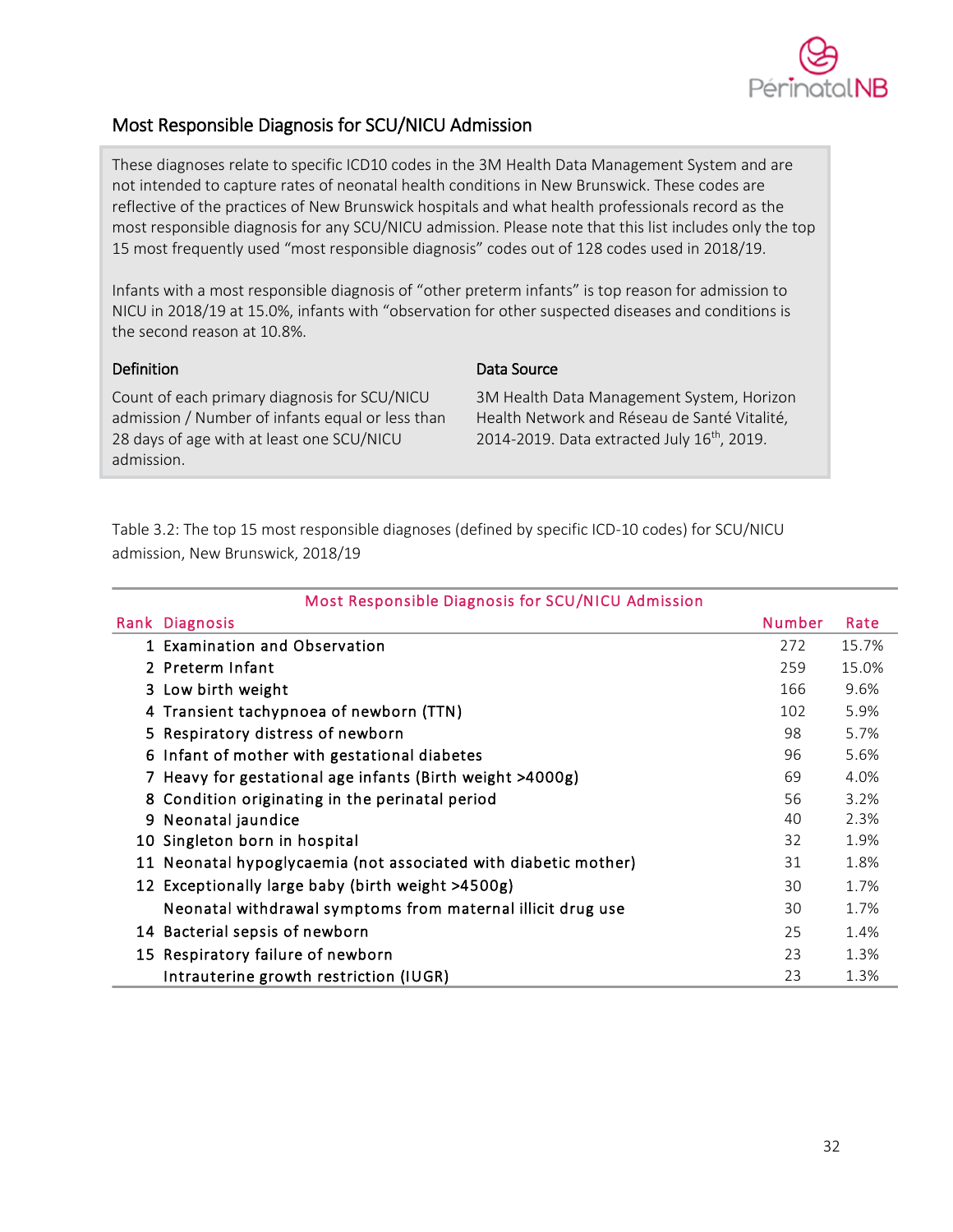

# <span id="page-33-0"></span>Term and Pre-term Newborns in NICU/SCU Admissions

The rate of NICU admissions that are term and pre-term has remained relatively stable over the last 5 years. In 2018/19, 24.8% of NICU admissions were pre-term infants, while 75.2% of admissions were term infants for the same year.

### Definition

Data Source

Number of pre-term or term infants equal or less than 28 days of age with at least one SCU/NICU admission / Total number of SCU/NICU admissions.

3M Health Data Management System, Horizon Health Network and Réseau de Santé Vitalité, 2014-2019. Data extracted July 16<sup>th</sup>, 2019.



Figure 3.6: Per cent of NICU/SCU admissions, by gestational age, New Brunswick, 2014/15 to 2015/16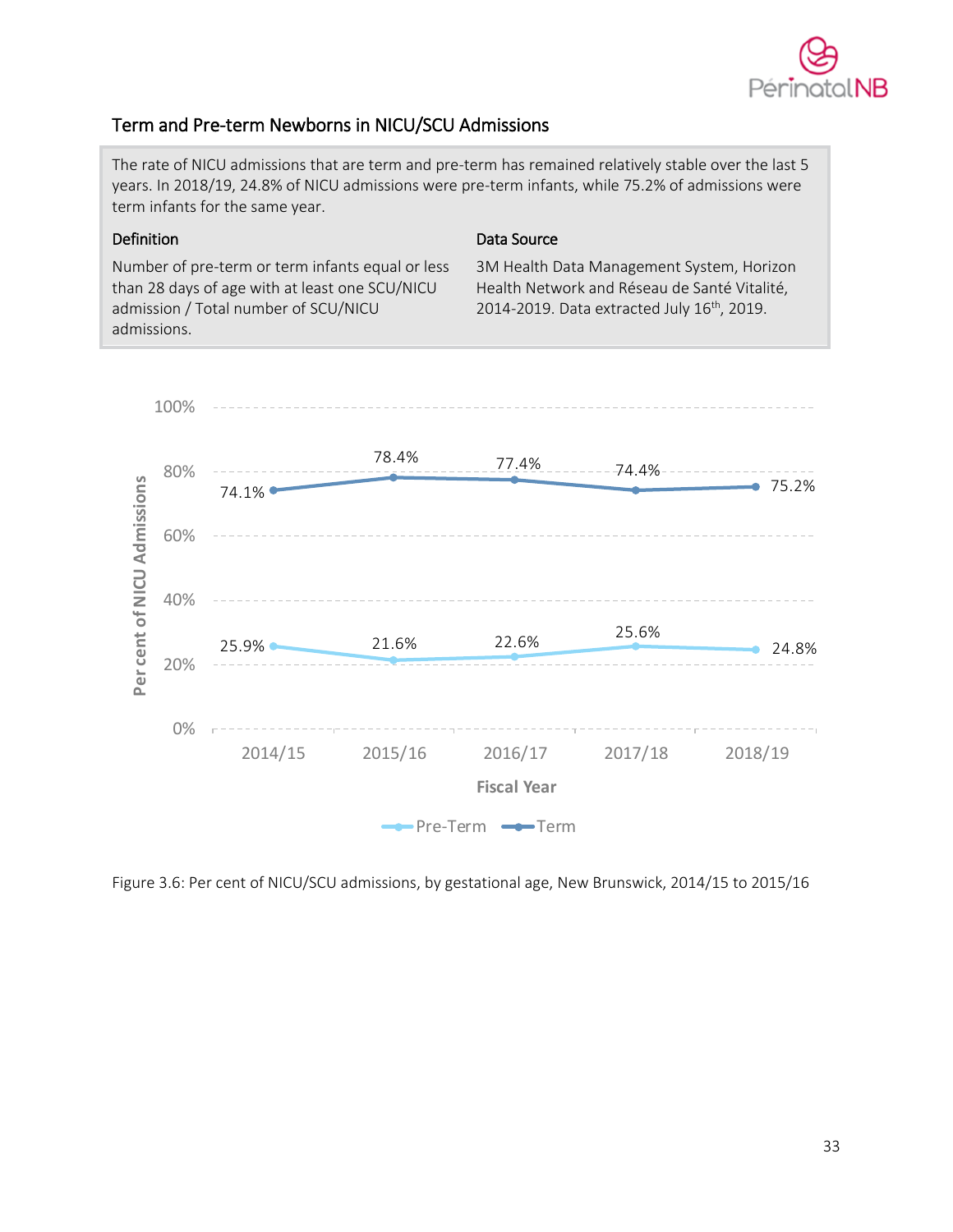

# <span id="page-34-0"></span>Neonatal Mortality Rate

Please note that these rates do not include any infant deaths that occur outside of a New Brunswick hospital, specifically this rate does not include any infants born outside of the province because they required a higher level of care than could be provided by a New Brunswick hospital.

### Definition

### Data Source

Number of live-born infant deaths within the first 28 days of life / Total number of live-born infants admitted to hospital in the first 28 days of life. This includes all hospital births and any admissions to pediatrics, an SCU or a NICU.

3M Health Data Management System, Horizon Health Network and Réseau de Santé Vitalité, 2014-2019. Data extracted July  $8<sup>th</sup>$ , 2019.



Figure 3.7: Number and per cent of neonatal deaths at 28 days of age or less, New Brunswick, 2014/15 to 2018/19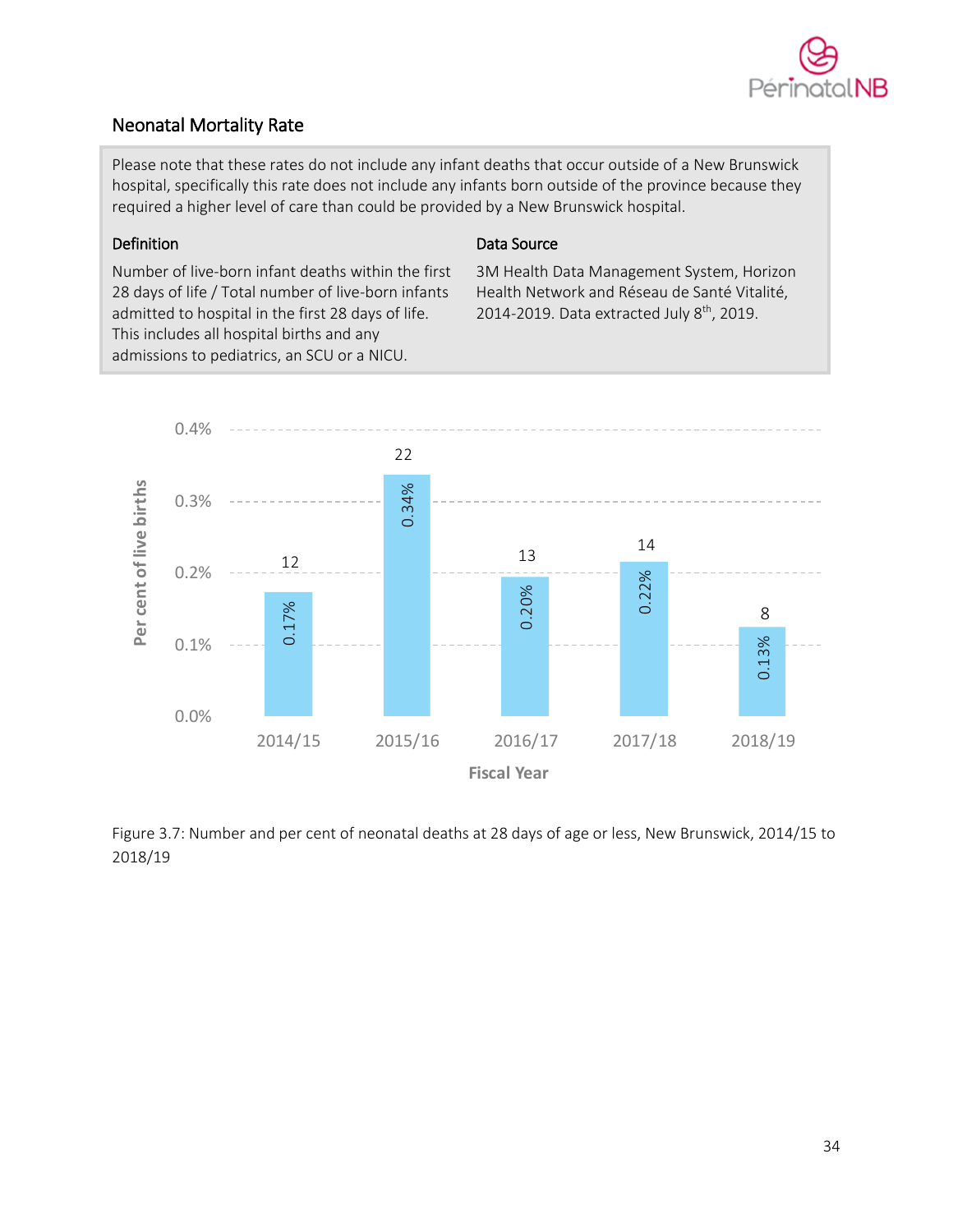

# <span id="page-35-0"></span>Exclusive Breastfeeding Rate at Discharge

The Office of the Chief Medical Officer of Health implemented a breastfeeding data collection form in 2006, with revision in 2012 and 2014, to better evaluate breastfeeding rates for all newborns born in New Brunswick. While some hospital rates have remained relatively stable, a decreasing trend is noted for others. The government of New Brunswick has adopted the Baby-Friendly Initiative as a strategy to protect, promote and support breastfeeding. In this capacity, they have designated BFI Coordinators for both RHAs to help implement the BFI strategy within all birthing hospitals. The goal of this work is for each birthing hospital to become BFI accredited through the Breastfeeding Committee of Canada (BCC). One of the designation criteria as per the BCC is an exclusive breastfeeding rate at hospital discharge of 75% or more. Given this criterion, there is still much work to be done across all facilities in the province to achieve BFI accreditation.

### Definition

Number of infants that were exclusively

breastfed or were supplemented for a medical reason at time of discharge / Total number of live births.

### Data Source

3M Health Data Management System, Horizon Health Network and Réseau de Santé Vitalité, 2014-2019. Data extracted July  $8<sup>th</sup>$ , 2019.

Table 3.3: Per cent of babies that were exclusively breastfed at time of discharge or were supplemented for a medical reason, by birthing hospital, New Brunswick, 2014/15 to 2018/19

|                                                  | <b>Exclusive Breastfeeding Rate</b> |         |         |         |         |  |
|--------------------------------------------------|-------------------------------------|---------|---------|---------|---------|--|
| <b>Birthing Facility</b>                         | 2014/15                             | 2015/16 | 2016/17 | 2017/18 | 2018/19 |  |
| Campbellton Regional Hospital                    | 57.2%                               | 53.0%   | 50.9%   | 52.0%   | 48.3%   |  |
| <b>Chaleur Regional Hospital</b>                 | 55.0%                               | 58.4%   | 52.4%   | 50.2%   | 60.5%   |  |
| Dr. Everett Chalmers Regional Hospital           | 60.2%                               | 59.5%   | 54.1%   | 47.6%   | 41.9%   |  |
| Dr. Georges-L.-Dumont University Hospital Centre | 73.4%                               | 60.9%   | 56.9%   | 56.4%   | 60.1%   |  |
| <b>Edmundston Regional Hospital</b>              | 52.0%                               | 45.5%   | 47.6%   | 52.4%   | 56.8%   |  |
| Miramichi Regional Hospital                      | 53.1%                               | 46.9%   | 51.8%   | 50.4%   | 55.3%   |  |
| The Moncton Hospital                             | 55.7%                               | 52.6%   | 57.6%   | 56.6%   | 60.5%   |  |
| Saint John Regional Hospital                     | 59.1%                               | 60.2%   | 52.8%   | 49.3%   | 43.8%   |  |
| <b>Upper River Valley Hospital</b>               | 58.8%                               | 57.8%   | 62.9%   | 52.3%   | 66.7%   |  |